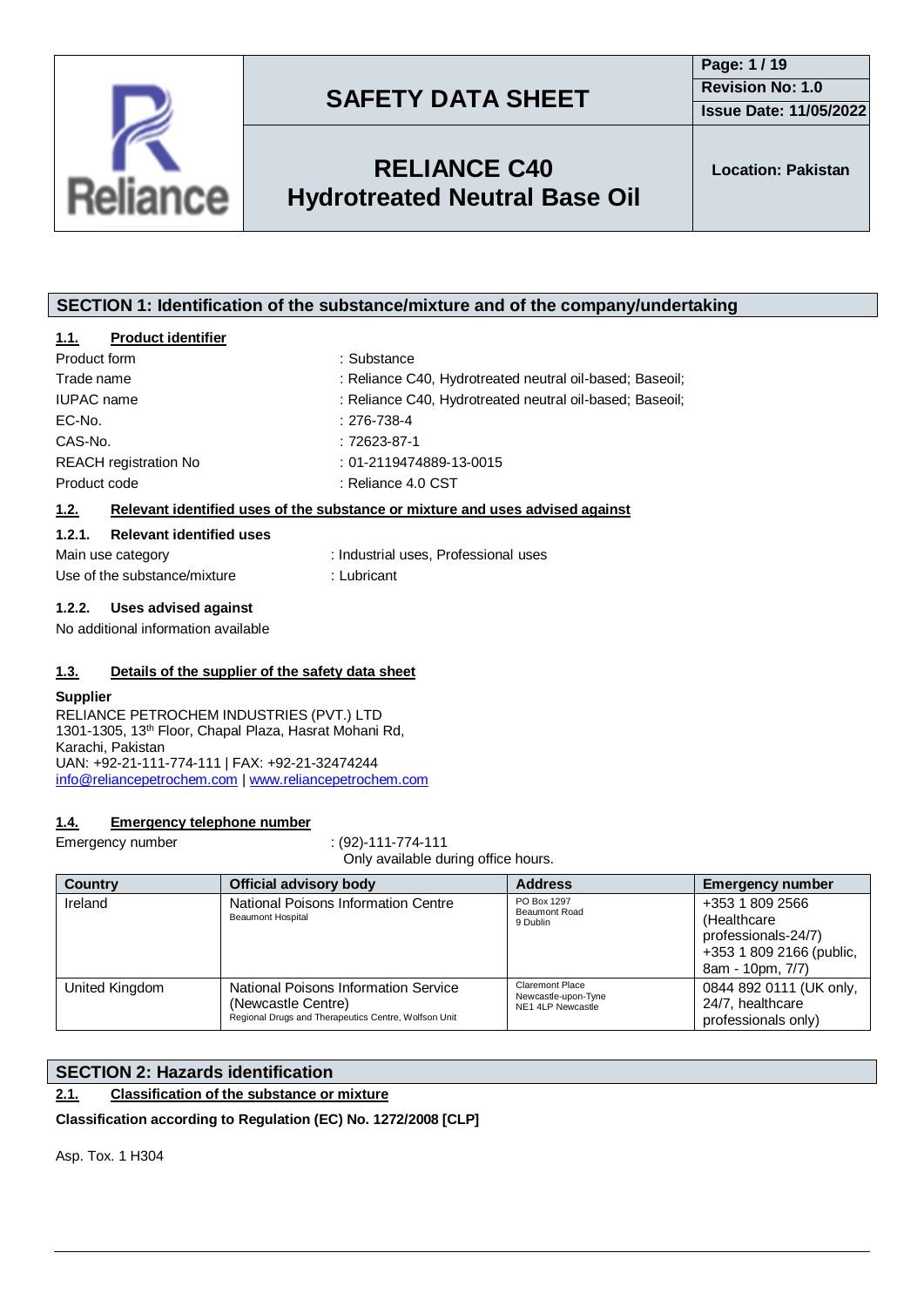

## **RELIANCE C40 Hydrotreated Neutral Base Oil**

**Location: Pakistan**

## **2.2. Label elements**

**Labelling according to Regulation (EC) No. 1272/2008 [CLP]**

Hazard pictograms (CLP) :



Signal word<br>
Hazard statements (CLP) (CLP) : H304 - I Hazard statements (CLP) : H304 - May be fatal if swallowed and enters airways.<br>Precautionary statements (CLP) : P301+P310 - IF SWALLOWED: Immediately call a P

: P301+P310 - IF SWALLOWED: Immediately call a POISON CENTER, a doctor. P331 - Do NOT induce vomiting.

## **2.3. Other hazards**

Other hazards **in the product of PET and vPvB** assessment. The product does not meet the PBT and vPvB classification criteria.

| <b>Component</b>                                                               |                                                                                           |
|--------------------------------------------------------------------------------|-------------------------------------------------------------------------------------------|
| Lubricating oils (petroleum), C40,<br>hydrotreated neutral oil-based; Baseoil- | This substance/mixture does not meet the PBT criteria of REACH regulation,<br>annex XIII  |
| unspecified (72623-87-1)                                                       | This substance/mixture does not meet the vPvB criteria of REACH regulation,<br>annex XIII |

The mixture does not contain substance(s) included in the list established in accordance with Article 59(1) of REACH for having endocrine disrupting properties, or is not identified as having endocrine disrupting properties in accordance with the criteria set out in Commission Delegated Regulation (EU) 2017/2100 or Commission Regulation (EU) 2018/605

| <b>SECTION 3: Composition/information on ingredients</b> |                                                                                                                                                                                                                                                                                                                                                                                                                                                                                                                                                 |  |  |
|----------------------------------------------------------|-------------------------------------------------------------------------------------------------------------------------------------------------------------------------------------------------------------------------------------------------------------------------------------------------------------------------------------------------------------------------------------------------------------------------------------------------------------------------------------------------------------------------------------------------|--|--|
| <b>Substances</b><br><u>3.1.</u>                         |                                                                                                                                                                                                                                                                                                                                                                                                                                                                                                                                                 |  |  |
| Comments                                                 | : Note L: The harmonised classification as a carcinogen applies unless it can be<br>shown that the substance contains less than 3 % of dimethyl sulphoxide extract as<br>measured by IP 346 ("Determination of polycyclic aromatics in unused lubricating<br>base oils and asphaltene free petroleum fractions - Dimethyl sulphoxide extraction<br>refractive index method" Institute of Petroleum, London), in which case a<br>classification in accordance with Title II of this Regulation shall be performed also for<br>that hazard class. |  |  |
| Substance name                                           | : Lubricating oils (petroleum), C40, hydrotreated neutral oil-based; Baseoil-<br>unspecified                                                                                                                                                                                                                                                                                                                                                                                                                                                    |  |  |
| CAS-No.                                                  | $: 72623 - 87 - 1$                                                                                                                                                                                                                                                                                                                                                                                                                                                                                                                              |  |  |
| EC-No.                                                   | $: 276 - 738 - 4$                                                                                                                                                                                                                                                                                                                                                                                                                                                                                                                               |  |  |

| Substance name                                                                             | <b>Product identifier</b>                                                                                 | $\frac{0}{0}$ | <b>Classification according</b><br>to Regulation (EC) No.<br>1272/2008 [CLP] |
|--------------------------------------------------------------------------------------------|-----------------------------------------------------------------------------------------------------------|---------------|------------------------------------------------------------------------------|
| Lubricating oils (petroleum), C40, hydrotreated neutral oil-<br>based; Baseoil-unspecified | (CAS-No.) 72623-87-1<br>(EC-No.) 276-738-4<br>(EC Index) 649-483-00-5<br>(REACH-no) 01-2119474889-13-0015 | 100           | Asp. Tox. 1, H304                                                            |

Full text of H- and EUH-statements: see section 16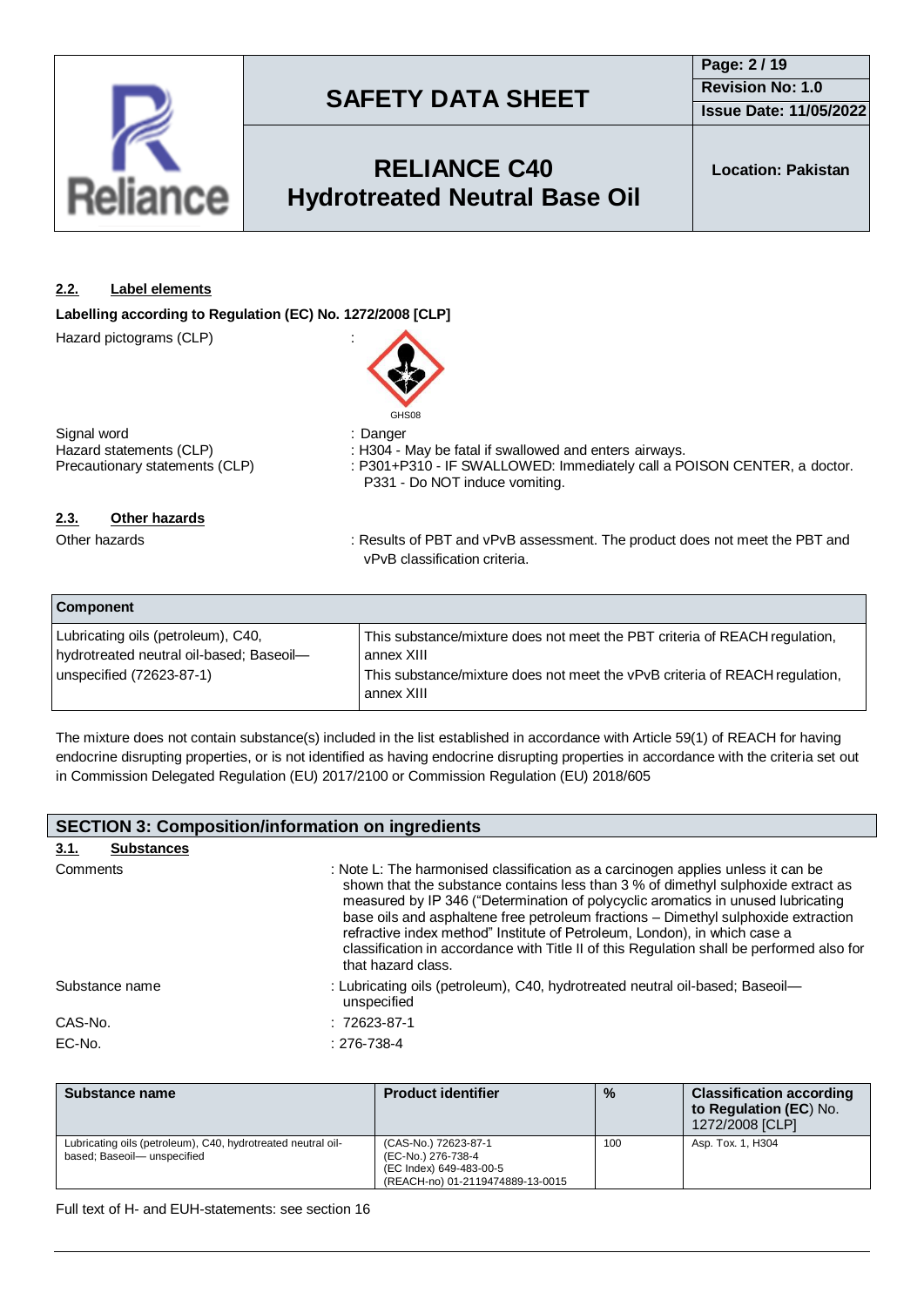

**Issue Date: 11/05/2022**

## **RELIANCE C40 Hydrotreated Neutral Base Oil**

**Location: Pakistan**

### **3.2. Mixtures**

Not applicable

| <b>SECTION 4: First aid measures</b>                                |                                                                                                                                                                                                                                                                                                                                        |  |
|---------------------------------------------------------------------|----------------------------------------------------------------------------------------------------------------------------------------------------------------------------------------------------------------------------------------------------------------------------------------------------------------------------------------|--|
| Description of first aid measures<br>4.1.                           |                                                                                                                                                                                                                                                                                                                                        |  |
| Additional advice                                                   | : First aider: Pay attention to self-protection!. Concerning personal protective<br>equipment to use, see section 8. Never give anything by mouth to an unconscious<br>person. In case of doubt or persistent symptoms, consult always a physician. Show<br>this safety data sheet to the doctor in attendance. Treat symptomatically. |  |
| Inhalation                                                          | : Remove casualty to fresh air and keep warm and at rest. In case of doubt or<br>persistent symptoms, consult always a physician.                                                                                                                                                                                                      |  |
| Skin contact                                                        | : Remove contaminated clothing and shoes. Gently wash with plenty of soap and<br>water. In case of doubt or persistent symptoms, consult always a physician.                                                                                                                                                                           |  |
| Eyes contact                                                        | : Rinse immediately carefully and thoroughly with eye-bath or water. Remove contact<br>lenses, if present and easy to do. Continue rinsing. In case of doubt or persistent<br>symptoms, consult always a physician.                                                                                                                    |  |
| Ingestion                                                           | : Rinse mouth thoroughly with water. Do NOT induce vomiting. Get immediate<br>medical advice/attention.                                                                                                                                                                                                                                |  |
| Most important symptoms and effects, both acute and delayed<br>4.2. |                                                                                                                                                                                                                                                                                                                                        |  |
| Inhalation                                                          | : Inhalation is unlikely except at elevated temperature and/or pressure. The following<br>symptoms may occur: Irritating to the respiratory system, may cause throat pain and<br>cough.                                                                                                                                                |  |
| Skin contact                                                        | : The following symptoms may occur: Prolonged or repeated contact may cause skin<br>to become dry. Prolonged or repeated contact with the skin may cause dermatitis.                                                                                                                                                                   |  |
| Eyes contact                                                        | : The following symptoms may occur: May cause slight irritation.                                                                                                                                                                                                                                                                       |  |
| Ingestion                                                           | : May be fatal if swallowed and enters airways. The following symptoms may occur:<br>Pulmonary oedema. Nausea. Diarrhoea.                                                                                                                                                                                                              |  |

### **4.3. Indication of any immediate medical attention and special treatment needed**

No additional information available

| <b>SECTION 5: Firefighting measures</b>                       |                                                                                                                                                                                       |  |
|---------------------------------------------------------------|---------------------------------------------------------------------------------------------------------------------------------------------------------------------------------------|--|
| <b>Extinguishing media</b><br>5.1.                            |                                                                                                                                                                                       |  |
| Suitable extinguishing media                                  | : carbon dioxide (CO2), powder, alcohol-resistant foam, water spray.                                                                                                                  |  |
| Unsuitable extinguishing media                                | : Strong water jet.                                                                                                                                                                   |  |
| 5.2.<br>Special hazards arising from the substance or mixture |                                                                                                                                                                                       |  |
| Specific hazards                                              | : Not flammable. Heating will cause a rise in pressure with a risk of bursting.                                                                                                       |  |
| Hazardous decomposition products in<br>case of fire           | : Carbon oxides (CO, CO2). inorganic compounds. Organic compounds. Nitrogen<br>oxides (NOx).                                                                                          |  |
| <b>Advice for firefighters</b><br>5.3.                        |                                                                                                                                                                                       |  |
| Firefighting instructions                                     | : Evacuate area. Use water spray or fog for cooling exposed containers. Contain the<br>extinguishing fluids by bunding. Prevent fire fighting water from entering the<br>environment. |  |
| Protection during firefighting                                | : Do not attempt to take action without suitable protective equipment. Self-contained<br>breathing apparatus.                                                                         |  |
| Other information                                             | : Do not allow run-off from fire-fighting to enter drains or water courses. Dispose of<br>waste in accordance with environmental legislation.                                         |  |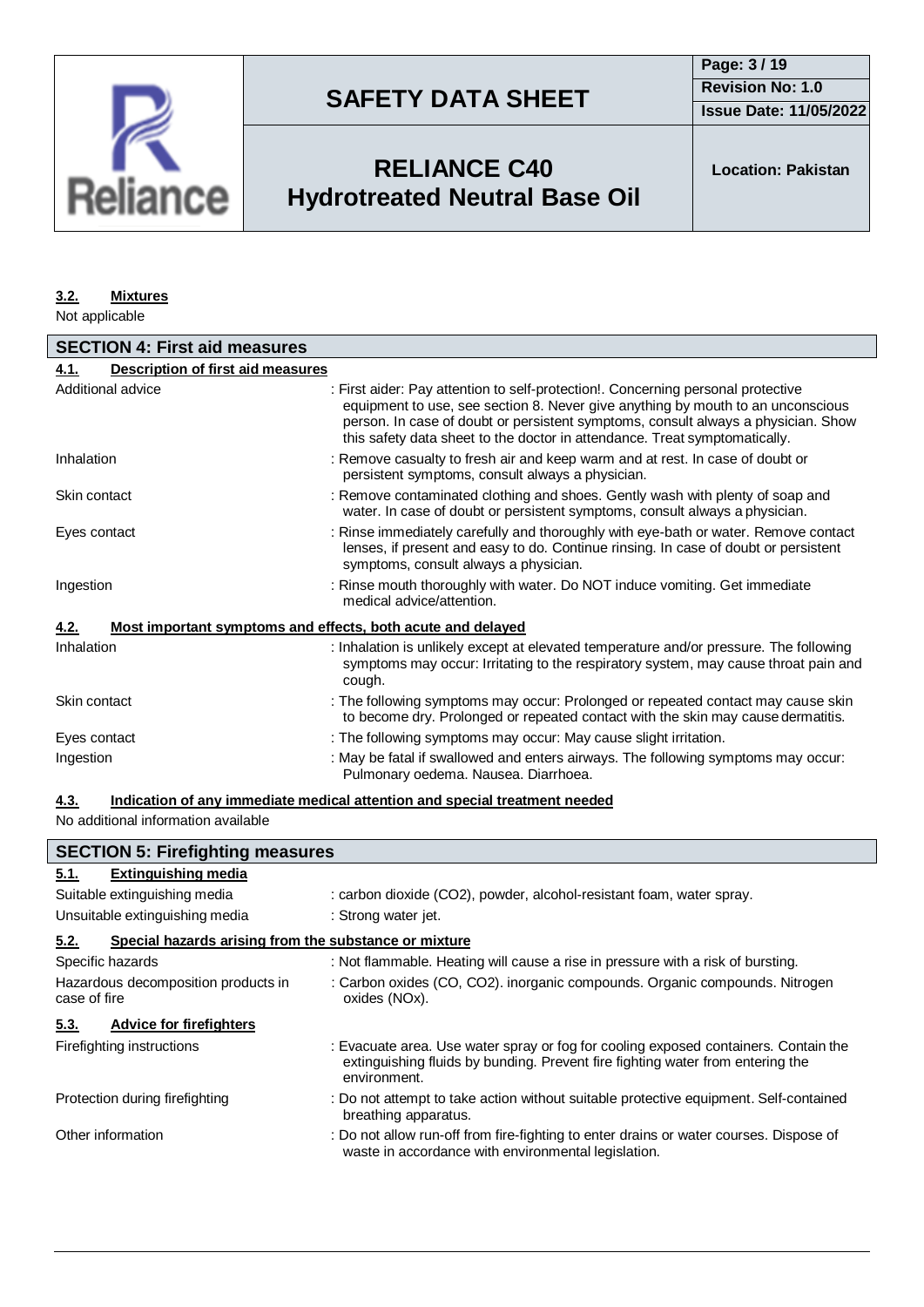

**Issue Date: 11/05/2022**

# **RELIANCE C40 Hydrotreated Neutral Base Oil**

**Location: Pakistan**

|                                    | <b>SECTION 6: Accidental release measures</b>                              |                                                                                                                                                                                                                                                                                                                                                                                                                                                                             |  |
|------------------------------------|----------------------------------------------------------------------------|-----------------------------------------------------------------------------------------------------------------------------------------------------------------------------------------------------------------------------------------------------------------------------------------------------------------------------------------------------------------------------------------------------------------------------------------------------------------------------|--|
| <u>6.1.</u>                        | <b>Personal precautions, protective equipment and emergency procedures</b> |                                                                                                                                                                                                                                                                                                                                                                                                                                                                             |  |
| 6.1.1.                             | For non-emergency personnel                                                |                                                                                                                                                                                                                                                                                                                                                                                                                                                                             |  |
|                                    | For non-emergency personnel                                                | : Evacuate unnecessary personnel. Keep upwind. Provide adequate ventilation. Wear<br>recommended personal protective equipment. Concerning personal protective<br>equipment to use, see section 8. Do not breathe vapours. Avoid contact with skin,<br>eyes and clothing.                                                                                                                                                                                                   |  |
| 6.1.2.<br>For emergency responders |                                                                            |                                                                                                                                                                                                                                                                                                                                                                                                                                                                             |  |
|                                    | For emergency responders                                                   | : Ensure procedures and training for emergency decontamination and disposal are in<br>place. Concerning personal protective equipment to use, see section 8.                                                                                                                                                                                                                                                                                                                |  |
| 6.2.                               | <b>Environmental precautions</b>                                           |                                                                                                                                                                                                                                                                                                                                                                                                                                                                             |  |
|                                    |                                                                            | Do not allow to enter into surface water or drains. Notify authorities if product enters sewers or public waters.                                                                                                                                                                                                                                                                                                                                                           |  |
| 6.3.                               | Methods and material for containment and cleaning up                       |                                                                                                                                                                                                                                                                                                                                                                                                                                                                             |  |
|                                    | Methods for cleaning up                                                    | : Stop leak if safe to do so. Dam up the liquid spill. Small quantities of liquid spill: take<br>up in non-combustible absorbent material and shovel into container for disposal.<br>Recover large spills by pumping (use an explosion proof or hand pump). Place in a<br>suitable container for disposal in accordance with the waste regulations (see Section<br>13). This material and its container must be disposed of in a safe way, and as per<br>local legislation. |  |
| 6.4.                               | Reference to other sections                                                | Concerning personal protective equipment to use, see section 8. Concerning disposal elimination after cleaning, see section 13.                                                                                                                                                                                                                                                                                                                                             |  |

| <b>SECTION 7: Handling and storage</b>                               |                                                                                                                                                                                                                                                                                                                                                                                                                                                                                           |  |
|----------------------------------------------------------------------|-------------------------------------------------------------------------------------------------------------------------------------------------------------------------------------------------------------------------------------------------------------------------------------------------------------------------------------------------------------------------------------------------------------------------------------------------------------------------------------------|--|
| <b>Precautions for safe handling</b><br><u>7.1.</u>                  |                                                                                                                                                                                                                                                                                                                                                                                                                                                                                           |  |
| Precautions for safe handling                                        | : Provide adequate ventilation. Use personal protective equipment as required.<br>Concerning personal protective equipment to use, see section 8. Do not breathe<br>vapours. Avoid contact with skin, eyes and clothing. Take any precaution to avoid<br>mixing with Incompatible materials, Refer to Section 10 on Incompatible Materials.<br>Ensure proper process control to avoid excess waste discharge (temperature,<br>concentration, pH, time). Avoid release to the environment. |  |
| Hygiene measures                                                     | : Keep good industrial hygiene. Wash hands and other exposed areas with mild soap<br>and water before eating, drinking or smoking and when leaving work. Do not eat,<br>drink or smoke when using this product. Keep away from food, drink and animal<br>feedingstuffs. Remove contaminated clothes. Separate working clothes from town<br>clothes. Launder separately. Wash contaminated clothing before reuse.                                                                          |  |
| Conditions for safe storage, including any incompatibilities<br>7.2. |                                                                                                                                                                                                                                                                                                                                                                                                                                                                                           |  |
| Storage conditions                                                   | : Store in a dry, cool and well-ventilated place. Keep away from heat. Do not store<br>near or with any of the incompatible materials listed in section 10. Bund storage<br>facilities to prevent soil and water pollution in the event of spillage.                                                                                                                                                                                                                                      |  |
| Packaging materials                                                  | : Keep only in the original container.                                                                                                                                                                                                                                                                                                                                                                                                                                                    |  |
| Specific end use(s)<br>7.3.<br>No data available.                    |                                                                                                                                                                                                                                                                                                                                                                                                                                                                                           |  |
| <b>CECTION 9. Expecuse controle/personal protection</b>              |                                                                                                                                                                                                                                                                                                                                                                                                                                                                                           |  |

## **SECTION 8: Exposure controls/personal protection**

## **8.1. Control parameters**

| Lubricating oils (petroleum), C40, hydrotreated neutral oil-based; Baseoil— unspecified (72623-87-1) |                           |  |
|------------------------------------------------------------------------------------------------------|---------------------------|--|
| DNEL/DMEL (workers)                                                                                  |                           |  |
| Long-term - systemic effects, dermal                                                                 | 0,97 mg/kg bodyweight/day |  |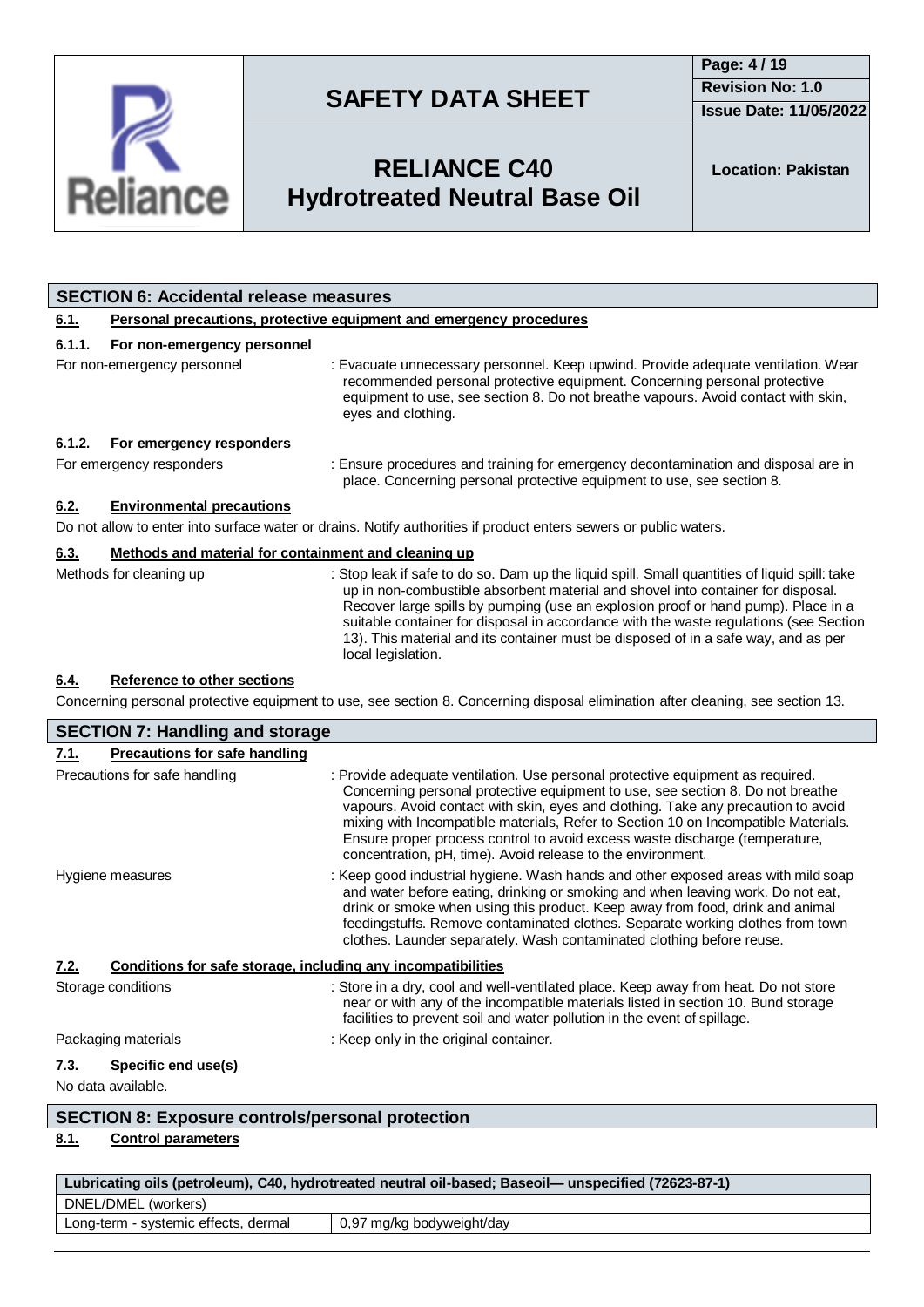

**Page: 5 / 19 Revision No: 1.0**

**Issue Date: 11/05/2022**



# **RELIANCE C40 Hydrotreated Neutral Base Oil**

**Location: Pakistan**

|                                          | Lubricating oils (petroleum), C40, hydrotreated neutral oil-based; Baseoil- unspecified (72623-87-1)                                                                                                                                                                                                                                                                                                                             |  |
|------------------------------------------|----------------------------------------------------------------------------------------------------------------------------------------------------------------------------------------------------------------------------------------------------------------------------------------------------------------------------------------------------------------------------------------------------------------------------------|--|
| Long-term - systemic effects, inhalation | $2,73$ mg/m <sup>3</sup>                                                                                                                                                                                                                                                                                                                                                                                                         |  |
| Long-term - local effects, inhalation    | 5,58 mg/m <sup>3</sup>                                                                                                                                                                                                                                                                                                                                                                                                           |  |
| PNEC (water)                             |                                                                                                                                                                                                                                                                                                                                                                                                                                  |  |
| PNEC aqua (freshwater)                   | study technically not feasible                                                                                                                                                                                                                                                                                                                                                                                                   |  |
| PNEC aqua (marine water)                 | study technically not feasible                                                                                                                                                                                                                                                                                                                                                                                                   |  |
| PNEC (sediment)                          |                                                                                                                                                                                                                                                                                                                                                                                                                                  |  |
| PNEC sediment (freshwater)               | study technically not feasible                                                                                                                                                                                                                                                                                                                                                                                                   |  |
| PNEC sediment (marine water)             | study technically not feasible                                                                                                                                                                                                                                                                                                                                                                                                   |  |
| PNEC (soil)                              |                                                                                                                                                                                                                                                                                                                                                                                                                                  |  |
| PNEC soil                                | study technically not feasible                                                                                                                                                                                                                                                                                                                                                                                                   |  |
| PNEC (STP)                               |                                                                                                                                                                                                                                                                                                                                                                                                                                  |  |
| PNEC sewage treatment plant              | study technically not feasible                                                                                                                                                                                                                                                                                                                                                                                                   |  |
| Additional information                   | : Recommended monitoring procedures :. Personal air monitoring. Room air<br>monitoring                                                                                                                                                                                                                                                                                                                                           |  |
| 8.2.<br><b>Exposure controls</b>         |                                                                                                                                                                                                                                                                                                                                                                                                                                  |  |
| Engineering measure(s)                   | : Provide adequate ventilation. Organisational measures to prevent /limit releases,<br>dispersion and exposure. See Section 7 for information on safe handling.                                                                                                                                                                                                                                                                  |  |
| Personal protective equipment            | : The type of protective equipment must be selected according to the concentration<br>and amount of the dangerous substance at the specific workplace.                                                                                                                                                                                                                                                                           |  |
| Hand protection                          | : Wear chemically resistant gloves (tested to EN374) . Suitable material: Nitrile rubber.<br>Breakthrough time : 8h. Thickness : 0,7 mm. The quality of the protective gloves<br>resistant to chemicals must be chosen as a function of the specific working place<br>concentration and quantity of hazardous substances.                                                                                                        |  |
| Eye protection                           | : Not required for normal conditions of use. If there is a risk of liquid being splashed :<br>Safety glasses with side shields (EN166)                                                                                                                                                                                                                                                                                           |  |
| Body protection                          | : Wear suitable protective clothing. Wear suitable coveralls to prevent exposure to the<br>skin                                                                                                                                                                                                                                                                                                                                  |  |
| Respiratory protection                   | : In case of insufficient ventilation, wear suitable respiratory equipment. Half-face<br>mask (DIN EN 140). full face mask (DIN EN 136). Filter type: A (EN141). The filter<br>class must be suitable for the maximum contaminant concentration<br>(gas/vapour/aerosol/particulates) that may arise when handling the product. If the<br>concentration is exceeded, self-contained breathing apparatus must be used. (EN<br>137) |  |
| Thermal hazard protection                | : Not required for normal conditions of use. Use dedicated equipment.                                                                                                                                                                                                                                                                                                                                                            |  |
| Environmental exposure controls          | : Avoid release to the environment. Comply with applicable Community environmental<br>protection legislation.                                                                                                                                                                                                                                                                                                                    |  |

|      | <b>SECTION 9: Physical and chemical properties</b>    |
|------|-------------------------------------------------------|
| 9.1. | Information on basic physical and chemical properties |

| Physical state                             | : Liguid                     |
|--------------------------------------------|------------------------------|
| Appearance                                 | : Liquid. clear.             |
| Color                                      | : Colorless.                 |
| Odor                                       | : Oily.                      |
| Odor threshold                             | : No data available          |
| рH                                         | : No data available          |
| Relative evaporation rate (butylacetate=1) | : No data available          |
| Melting / freezing point                   | : $-60 - 0$ °C (EN ISO 3016) |
|                                            |                              |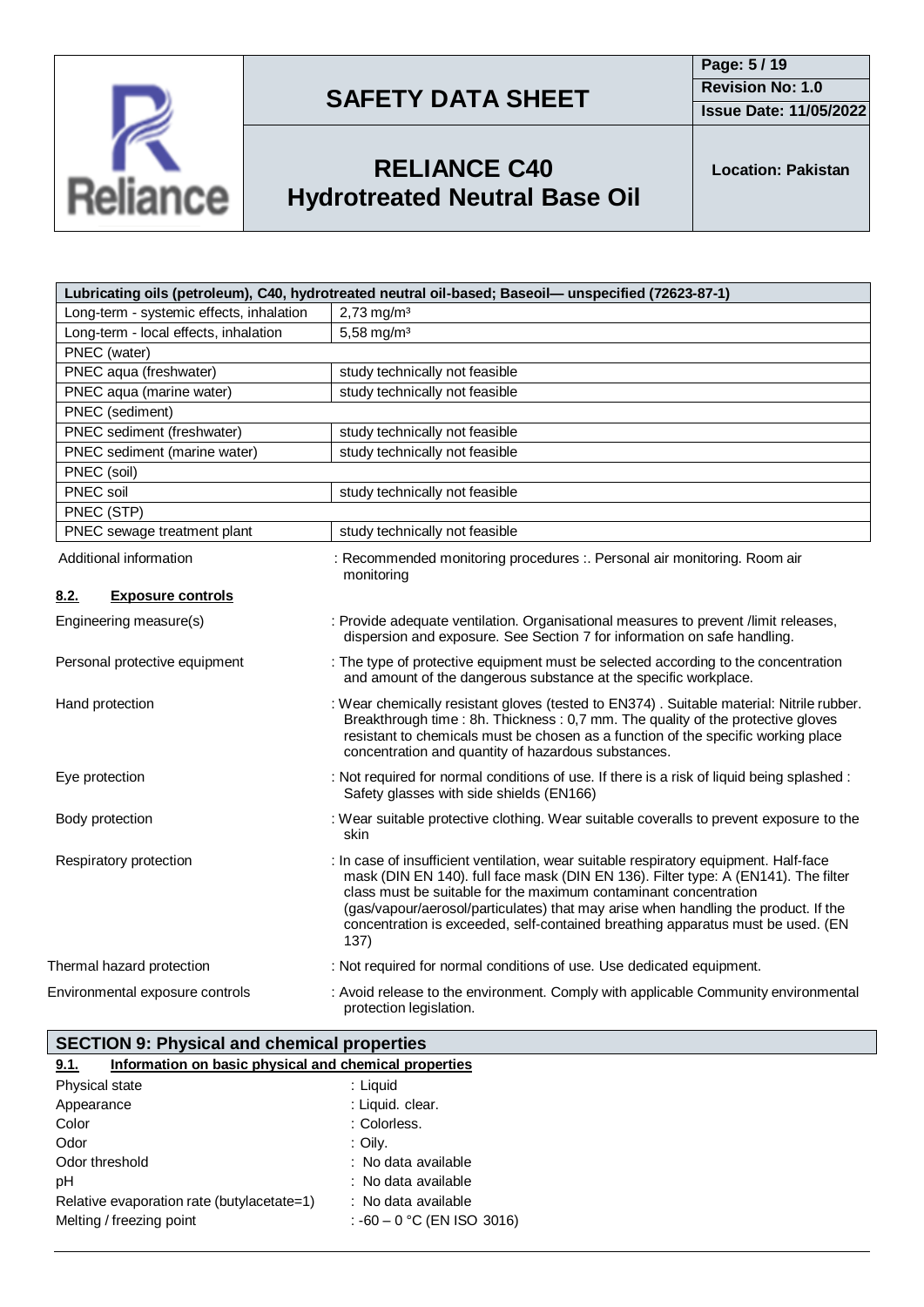

## **RELIANCE C40 Hydrotreated Neutral Base Oil**

**Page: 6 / 19 Revision No: 1.0 Issue Date: 11/05/2022**

**Location: Pakistan**

| Freezing point                             | : No data available                                                                                                                                                                       |
|--------------------------------------------|-------------------------------------------------------------------------------------------------------------------------------------------------------------------------------------------|
| Initial boiling point and boiling range    | : $200 - 800$ °C (EN 15199)                                                                                                                                                               |
| Flash point                                | : 220 °C (EN ISO 2719, D93)                                                                                                                                                               |
| Pour Point                                 | : -18 $^{\circ}$ C                                                                                                                                                                        |
| Sulfur                                     | : $<$ 3 mg/kg                                                                                                                                                                             |
| <b>Aromatic Content</b>                    | $: < 0.2$ mass%                                                                                                                                                                           |
| <b>Saturates</b>                           | : 99.8 mass%                                                                                                                                                                              |
| Vapor pressure                             | : < 0,1 hPa (20 $^{\circ}$ C)                                                                                                                                                             |
| <b>Evaporation Loss Noack Method</b>       | : 12.5 %M/M                                                                                                                                                                               |
| Apparent Viscosity by CSS                  | $: 1400$ mPas                                                                                                                                                                             |
| Density                                    | : 0.832 g/ml $(15^{\circ}C)$                                                                                                                                                              |
| Solubility                                 | : Water: UVCB: Not applicable                                                                                                                                                             |
| Partition coefficient n-octanol/water      | : No data available                                                                                                                                                                       |
| Kinematic viscosity<br>Kinematic viscosity | : 20 mm <sup>2</sup> /s (40 °C)<br>: 4.35 mm <sup>2</sup> /s (100 °C)                                                                                                                     |
| Dynamic viscosity                          | : No data available                                                                                                                                                                       |
| <b>Viscosity Index</b>                     | :130                                                                                                                                                                                      |
| <b>Explosive properties</b>                | : Not applicable. The study does not need to be conducted because there are no<br>chemical groups associated with explosive properties present in the molecule.                           |
| Oxidising properties                       | : Not applicable. The classification procedure needs not to be applied because<br>there are no chemical groups present in the molecule which are associated with<br>oxidising properties. |
| Explosive limits                           | : No data available                                                                                                                                                                       |
| Particle size                              | : Not applicable                                                                                                                                                                          |
| Particle size distribution                 | : Not applicable                                                                                                                                                                          |
| Particle shape                             | Not applicable                                                                                                                                                                            |
| Particle aspect ratio                      | : Not applicable                                                                                                                                                                          |
| Particle aggregation state                 | Not applicable                                                                                                                                                                            |
| Particle agglomeration state               | : Not applicable                                                                                                                                                                          |
| Particle specific surface area             | : Not applicable                                                                                                                                                                          |
| Particle dustiness                         | : Not applicable                                                                                                                                                                          |

## **9.2. Other information**

## **9.2.1. Information with regard to physical hazard classes**

No additional information available

## **9.2.2. Other safety characteristics**

No additional information available

## **SECTION 10: Stability and reactivity**

## **10.1. Reactivity**

None under normal conditions. Reference to other sections: 10.4 & 10.5.

## **10.2. Chemical stability**

Stable under normal conditions.

## **10.3. Possibility of hazardous reactions**

No dangerous reactions known under normal conditions of use.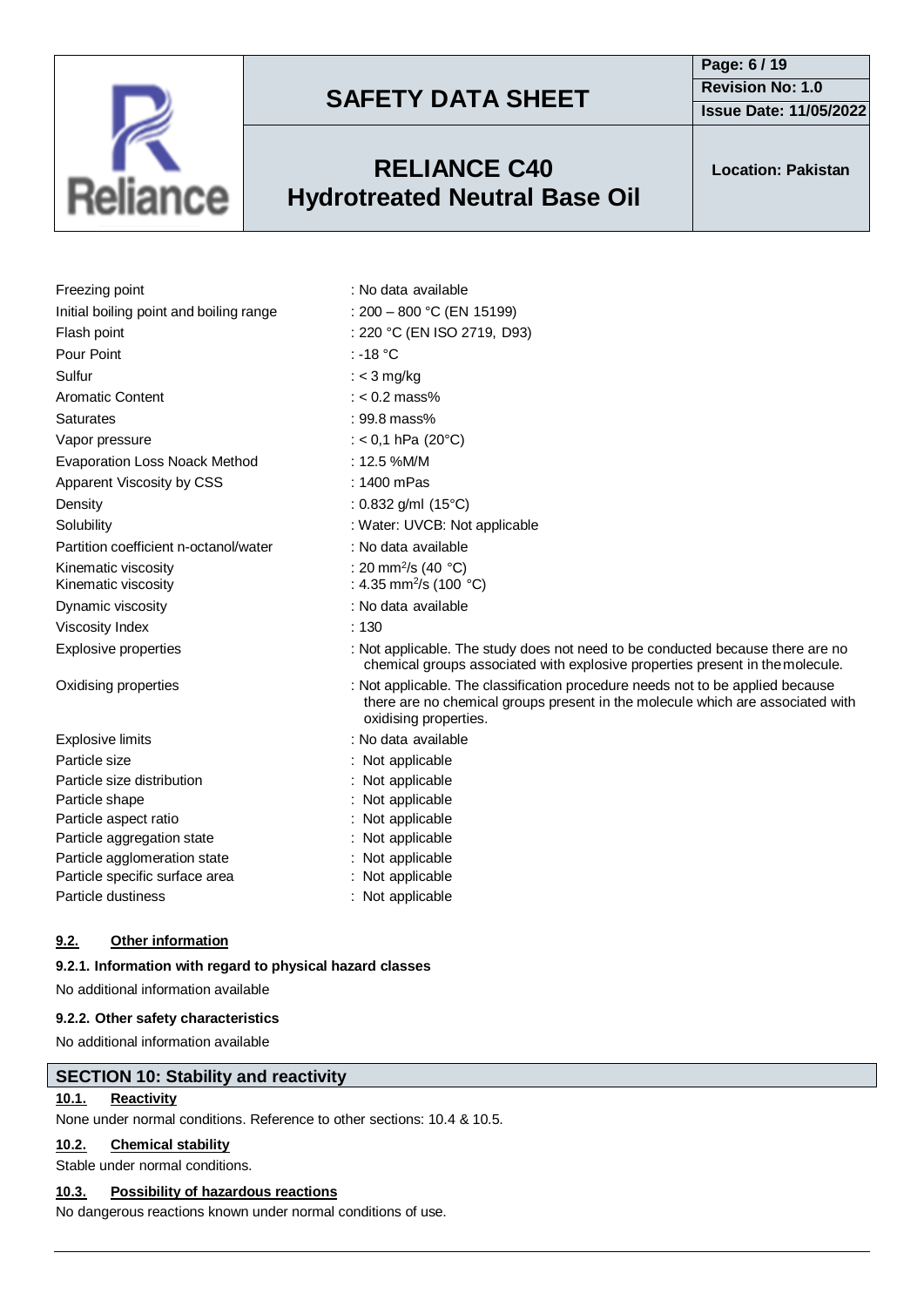

**Issue Date: 11/05/2022**

## **RELIANCE C40 Hydrotreated Neutral Base Oil**

**Location: Pakistan**

#### **10.4. Conditions to avoid**

Keep away from heat. See Section 7 for information on safe handling.

#### **10.5. Incompatible materials**

Strong acids. Strong oxidizing agents. See Section 7 for information on safe handling.

#### **10.6. Hazardous decomposition products**

Reference to other sections 5.2.

### **SECTION 11: Toxicological information**

### **11.1. Information on hazard classes as defined in Regulation (EC) No 1272/2008**

Acute toxicity **interest in the classified (Based on available data, the classification criteria are not met)** 

| Lubricating oils (petroleum), C40, hydrotreated neutral oil-based; Baseoil— unspecified (72623-87-1) |                                                                                     |  |
|------------------------------------------------------------------------------------------------------|-------------------------------------------------------------------------------------|--|
| LD50/oral/rat                                                                                        | > 5000 mg/kg (OECD 401)                                                             |  |
| LD50/dermal/rabbit                                                                                   | > 2000 mg/kg (OECD 402)                                                             |  |
| LC50/inhalation/4h/rat                                                                               | $>$ 5000 mg/m <sup>3</sup> (OECD 403)                                               |  |
| LC50 Inhalation - Rat (Dust/Mist)                                                                    | $2,18$ mg/l/4h                                                                      |  |
| Skin corrosion/irritation                                                                            | : Not classified (Based on available data, the classification criteria are not met) |  |
|                                                                                                      | pH: No data available                                                               |  |
| Serious eye damage/irritation                                                                        | : Not classified (Based on available data, the classification criteria are not met) |  |
|                                                                                                      | pH: No data available                                                               |  |
| Respiratory or skin sensitisation                                                                    | : Not classified (Based on available data, the classification criteria are not met) |  |
| Germ cell mutagenicity                                                                               | : Not classified (Based on available data, the classification criteria are not met) |  |
| Carcinogenicity                                                                                      | : Not classified (Based on available data, the classification criteria are not met) |  |
| Reproductive toxicity                                                                                | : Not classified (Based on available data, the classification criteria are not met) |  |
| STOT-single exposure                                                                                 | : Not classified (Based on available data, the classification criteria are not met) |  |
| STOT-repeated exposure                                                                               | : Not classified (Based on available data, the classification criteria are not met) |  |
| Lubricating oils (petroleum), C40, hydrotreated neutral oil-based; Baseoil— unspecified (72623-87-1) |                                                                                     |  |
| LOAEL (oral, rat, 90 days)                                                                           | 125 mg/kg bodyweight/day                                                            |  |
| Aspiration hazard                                                                                    | : May be fatal if swallowed and enters airways.                                     |  |
| Lubricating oils (petroleum), C40, hydrotreated neutral oil-based; Baseoil— unspecified (72623-87-1) |                                                                                     |  |

Kinematic viscosity  $\sim$  20,5 mm<sup>2</sup>/s (40 °C)

Other information : Symptoms related to the physical, chemical and toxicological characteristics. For further information see section 4.

#### **11.2. Information on other hazards**

| 11.2.1. Endocrine disrupting properties                             |                                                                                                       |
|---------------------------------------------------------------------|-------------------------------------------------------------------------------------------------------|
| Adverse health effects caused by endocrine<br>disrupting properties | : Not applicable                                                                                      |
| 11.2.2 Other information                                            |                                                                                                       |
| Other information                                                   | : Symptoms related to the physical, chemical and toxicological c<br>further information and contion 1 |

characteristics,For further information see section 4

## **SECTION 12: Ecological information**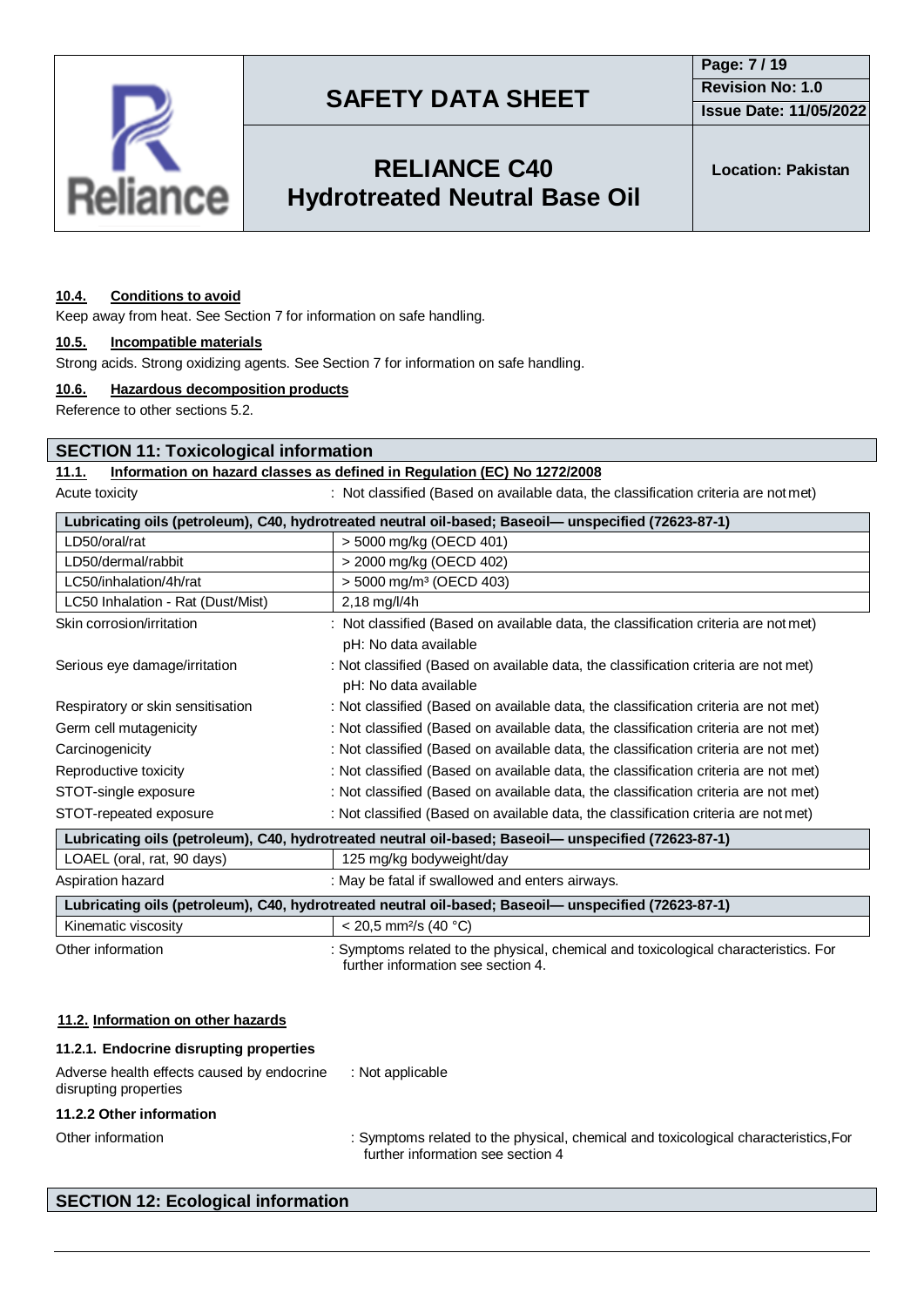

## **RELIANCE C40 Hydrotreated Neutral Base Oil**

## **12.1. Toxicity**

Environmental properties : According to the criteria of the European classification and labelling system, the substance/the product has not to be labelled as "dangerous for the environment". : Not classified

Hazardous to the aquatic environment, shortterm (acute) Hazardous to the aquatic environment, longterm (chronic) : Not classified

| Lubricating oils (petroleum), C40, hydrotreated neutral oil-based; Baseoil— unspecified (72623-87-1) |                                                                |  |
|------------------------------------------------------------------------------------------------------|----------------------------------------------------------------|--|
| LC50 - Fish [1]                                                                                      | S000 mg/l (Exposure time: 96 h - Species: Oncorhynchus mykiss) |  |
| EC50 - Crustacea [1]                                                                                 | > 1000 mg/l (Exposure time: 48 h - Species: Daphnia magna)     |  |

## **12.2. Persistence and degradability**

| Lubricating oils (petroleum), C40, hydrotreated neutral oil-based; Baseoil— unspecified (72623-87-1) |                                        |  |
|------------------------------------------------------------------------------------------------------|----------------------------------------|--|
| Persistence and degradability                                                                        | Not readily biodegradable (OECD 301B). |  |
| Biodegradation                                                                                       | 31 % (28 days)                         |  |

### **12.3. Bioaccumulative potential**

| Lubricating oils (petroleum), C40, hydrotreated neutral oil-based; Baseoil— unspecified (72623-87-1) |                      |  |
|------------------------------------------------------------------------------------------------------|----------------------|--|
| Partition coefficient n-octanol/water                                                                | UVCB: Not applicable |  |
| Bioaccumulative potential                                                                            | Low potential.       |  |

#### **12.4. Mobility in soil**

| Lubricating oils (petroleum), C40, hydrotreated neutral oil-based; Baseoil- unspecified (72623-87-1) |                     |  |
|------------------------------------------------------------------------------------------------------|---------------------|--|
| Mobility in soil                                                                                     | I No data available |  |

#### **12.5. Results of PBT and vPvB assessment**

| <b>Component</b>                                                                                           |                                                                                                                                                                                       |  |
|------------------------------------------------------------------------------------------------------------|---------------------------------------------------------------------------------------------------------------------------------------------------------------------------------------|--|
| Lubricating oils (petroleum), C40,<br>hydrotreated neutral oil-based; Baseoil-<br>unspecified (72623-87-1) | This substance/mixture does not meet the PBT criteria of REACH regulation,<br>annex XIII<br>This substance/mixture does not meet the vPvB criteria of REACH regulation,<br>annex XIII |  |

### **12.6. Endocrine disrupting properties**

| Adverse effects on the environment caused | : Not applicable |
|-------------------------------------------|------------------|
| by endocrine disrupting properties        |                  |

### **12.7. Other adverse effects**

Other adverse effects in the set of the set of the set of the contract of the contract of the contract of the contract of the contract of the contract of the contract of the contract of the contract of the contract of the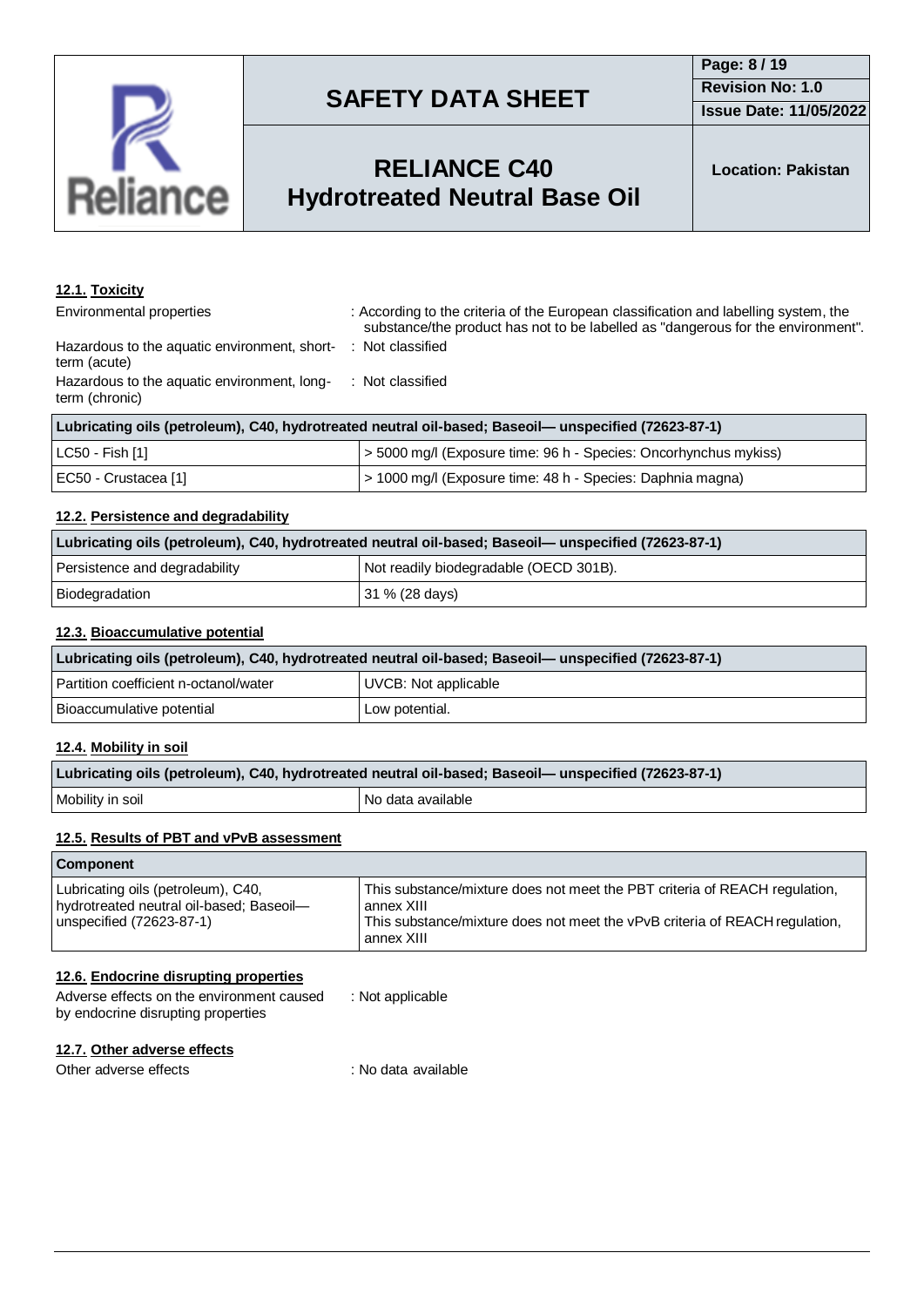

**Page: 9 / 19 Revision No: 1.0 Issue Date: 11/05/2022**



## **RELIANCE C40 Hydrotreated Neutral Base Oil**

**Location: Pakistan**

| <b>SECTION 13: Disposal considerations</b>                        |                                                                                                                                                                                                                                                                                                                                                                                                                                                                                                                                |  |
|-------------------------------------------------------------------|--------------------------------------------------------------------------------------------------------------------------------------------------------------------------------------------------------------------------------------------------------------------------------------------------------------------------------------------------------------------------------------------------------------------------------------------------------------------------------------------------------------------------------|--|
| Waste treatment methods<br>13.1.                                  |                                                                                                                                                                                                                                                                                                                                                                                                                                                                                                                                |  |
| Product/Packaging disposal<br>recommendations                     | : Avoid release to the environment. Dispose of empty containers and wastes safely.<br>See Section 7 for information on safe handling. Refer to manufacturer/supplier for<br>information on recovery/recycling. Recycling is preferred to disposal or incineration.<br>If recycling is not possible, eliminate in accordance with local valid waste disposal<br>regulations. Handle contaminated packages in the same way as the substance itself.<br>Dispose of contaminated materials in accordance with current regulations. |  |
| European waste catalogue (2001/573/EC,<br>75/442/EEC, 91/689/EEC) | : This material and its container must be disposed of as hazardous waste<br>Waste codes should be assigned by the user, preferably in discussion with the waste<br>disposal authorities<br>The following Waste Codes are only suggestions: :<br>160113 - brake fluids<br>150110 - packaging containing residues of or contaminated by dangerous<br>substances                                                                                                                                                                  |  |

## **SECTION 14: Transport information**

| In accordance with ADR / RID / IMDG / IATA / ADN |                |                |                |                |  |
|--------------------------------------------------|----------------|----------------|----------------|----------------|--|
| <b>ADR</b>                                       | <b>IMDG</b>    | <b>IATA</b>    | <b>ADN</b>     | <b>RID</b>     |  |
| 14.1.<br>UN number                               |                |                |                |                |  |
| Not applicable                                   | Not applicable | Not applicable | Not applicable | Not applicable |  |
| 14.2.<br>UN proper shipping name                 |                |                |                |                |  |
| Not applicable                                   | Not applicable | Not applicable | Not applicable | Not applicable |  |
| Not applicable                                   | Not applicable | Not applicable | Not applicable | Not applicable |  |
|                                                  |                |                |                |                |  |
| Transport hazard class(es)<br>14.3.              |                |                |                |                |  |
| Not applicable                                   | Not applicable | Not applicable | Not applicable | Not applicable |  |
| Not applicable                                   | Not applicable | Not applicable | Not applicable | Not applicable |  |
| 14.4.<br>Packing group                           |                |                |                |                |  |
| Not applicable                                   | Not applicable | Not applicable | Not applicable | Not applicable |  |
| 14.5.<br><b>Environmental hazards</b>            |                |                |                |                |  |
| Not applicable                                   | Not applicable | Not applicable | Not applicable | Not applicable |  |
| No supplementary information available           |                |                |                |                |  |

## **14.6. Special precautions for user**

Special precautions for user : No data available

#### **- Overland transport**

Not applicable

#### **- Transport by sea**

Not applicable

#### **- Air transport**

Not applicable

## **- Inland waterway transport**

Not applicable

### **- Rail transport**

Not applicable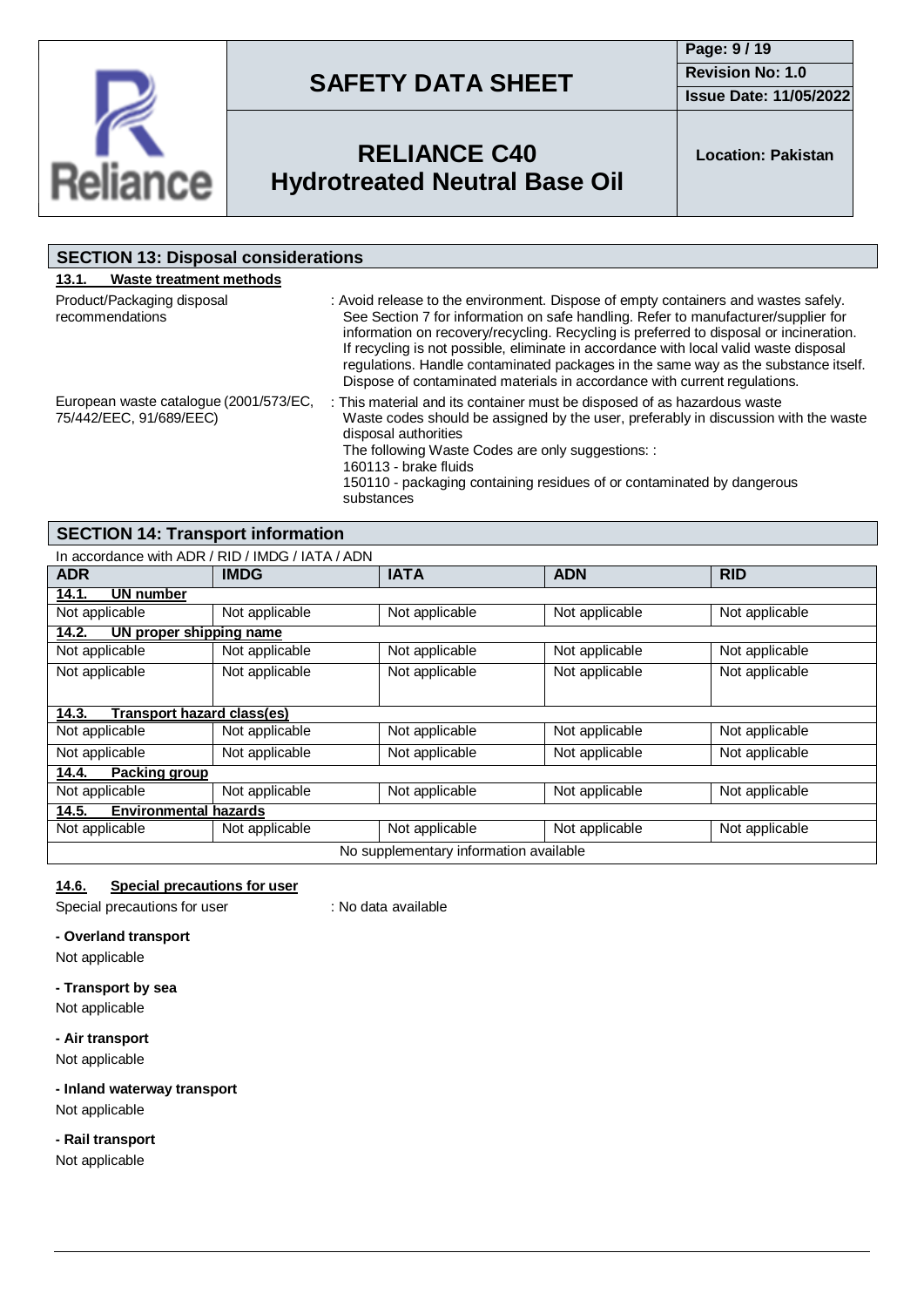

## **Page: 10 / 19 Revision No: 1.0 Issue Date: 11/05/2022**

## **RELIANCE C40 Hydrotreated Neutral Base Oil**

## **14.7. Maritime transport in bulk according to IMO instruments**

Code: IBC : No data available.

### **SECTION 15: Regulatory information**

#### **15.1. Safety, health and environmental regulations/legislation specific for the substance or mixture**

#### **15.1.1. EU-Regulations**

#### No REACH Annex XVII restrictions

Lubricating oils (petroleum), C40, hydrotreated neutral oil-based; Baseoil— unspecified is not on the REACH Candidate List Lubricating oils (petroleum), C40, hydrotreated neutral oil-based; Baseoil— unspecified is not on the REACH Annex XIV List

#### **15.1.2. National regulations**

#### **France**

|                                                         | Installations classées                  |                                                                                                        |                   |    |  |  |
|---------------------------------------------------------|-----------------------------------------|--------------------------------------------------------------------------------------------------------|-------------------|----|--|--|
| <b>No ICPE</b>                                          | Désignation de la rubrique              |                                                                                                        | Code Régime Rayon |    |  |  |
| na                                                      | Not Applicable                          |                                                                                                        | na                | na |  |  |
| Germany                                                 |                                         |                                                                                                        |                   |    |  |  |
| Regulatory reference                                    |                                         | : WGK 1, Slightly hazardous to water                                                                   |                   |    |  |  |
| German storage class (LGK)                              |                                         | : LGK 12 - Non-combustible liquids                                                                     |                   |    |  |  |
| <b>Employment restrictions</b>                          |                                         | : No employment prohibitions or restrictions according to MuSchG based on<br>substance classification. |                   |    |  |  |
| Hazardous Incident Ordinance (12.<br>BImSchV)           |                                         | : Is not subject of the 12. BlmSchV (Hazardous Incident Ordinance)                                     |                   |    |  |  |
| <b>Netherlands</b>                                      |                                         |                                                                                                        |                   |    |  |  |
| Waterbezwaarlijkheid                                    |                                         | : B (4) - Weinig schadelijk voor in het water levende organismen                                       |                   |    |  |  |
|                                                         | SZW-lijst van kankerverwekkende stoffen | : The substance is not listed                                                                          |                   |    |  |  |
| SZW-lijst van mutagene stoffen                          |                                         | : The substance is not listed                                                                          |                   |    |  |  |
| SZW-lijst van reprotoxische stoffen -<br>Borstvoeding   |                                         | : The substance is not listed                                                                          |                   |    |  |  |
| SZW-lijst van reprotoxische stoffen -<br>Vruchtbaarheid |                                         | : The substance is not listed                                                                          |                   |    |  |  |
| SZW-lijst van reprotoxische stoffen -<br>Ontwikkeling   |                                         | : The substance is not listed                                                                          |                   |    |  |  |
| <b>Denmark</b>                                          |                                         |                                                                                                        |                   |    |  |  |
| <b>Classification remarks</b>                           |                                         | : NA                                                                                                   |                   |    |  |  |

### **15.2. Chemical safety assessment**

### **SECTION 16: Other information**

Indication of changes: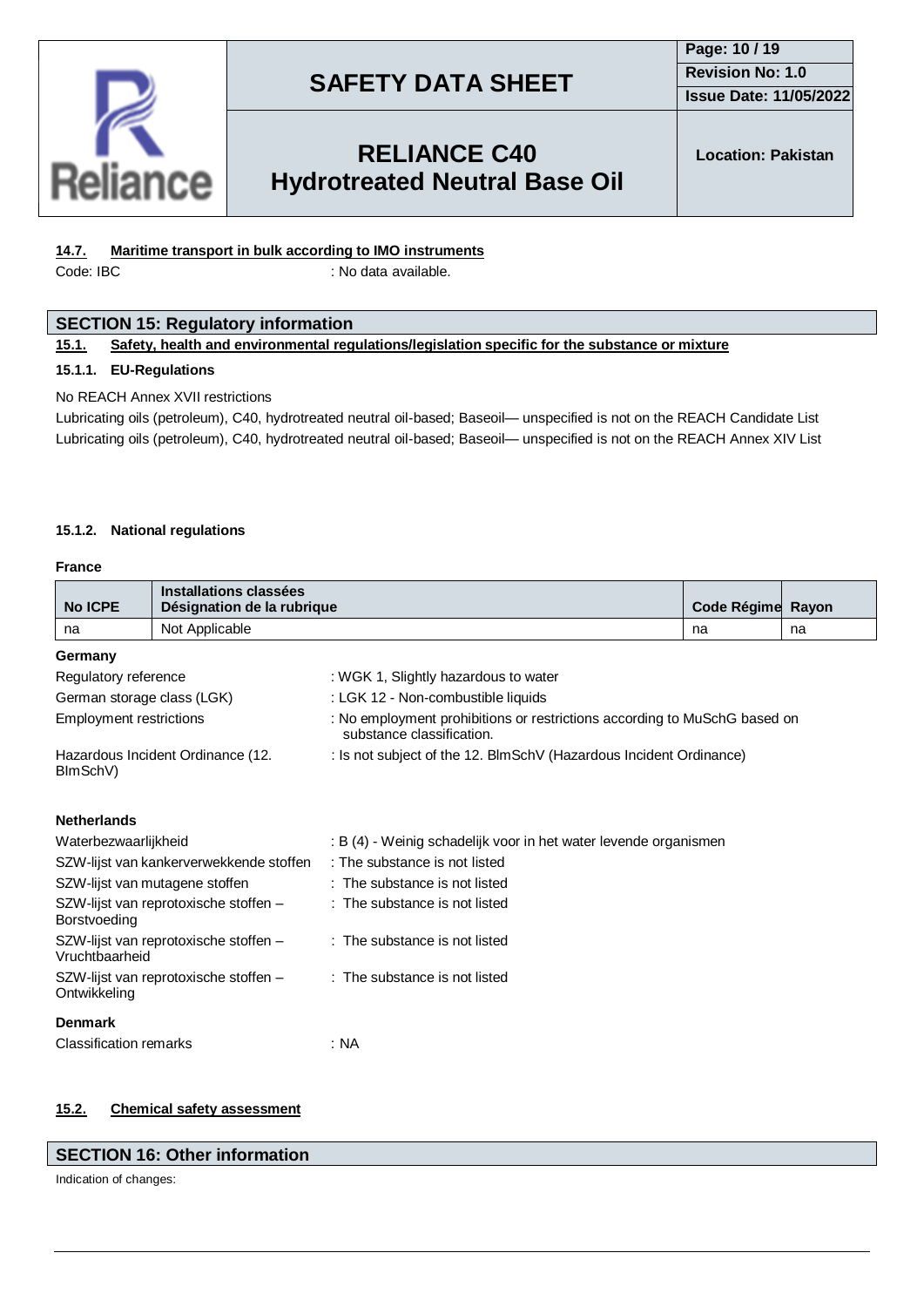

**Page: 11 / 19 Revision No: 1.0 Issue Date: 11/05/2022**

## **RELIANCE C40 Hydrotreated Neutral Base Oil**

**Location: Pakistan**

| 1.2  | Exposure scenarios                                                                    | Added    |
|------|---------------------------------------------------------------------------------------|----------|
| 2.3  | ED text                                                                               | Added    |
| 9.1  | Kinematic viscosity                                                                   | Modified |
| 11   | Adverse health effects<br>caused by endocrine<br>disrupting properties                | Modified |
| 11.1 | Information on<br>toxicological effects                                               | Modified |
| 12.6 | Adverse effects on the<br>environment caused by<br>endocrine disrupting<br>properties | Modified |
| 16   | Other information                                                                     | Modified |
|      |                                                                                       |          |

Abbreviations and acronyms:

| ABM = Algemene beoordelingsmethodiek                                                                                                                                                                                                                                                                                                                                                                                                                                                                                                                                                                            |
|-----------------------------------------------------------------------------------------------------------------------------------------------------------------------------------------------------------------------------------------------------------------------------------------------------------------------------------------------------------------------------------------------------------------------------------------------------------------------------------------------------------------------------------------------------------------------------------------------------------------|
| ADN = Accord Européen relatif au Transport International des Marchandises Dangereuses par voie de Navigation du Rhin<br>ADR = Accord européen relatif au transport international des marchandises Dangereuses par Route<br>CLP = Classification, Labelling and Packaging Regulation according to 1272/2008/EC<br>IATA = International Air Transport Association<br>IMDG = International Maritime Dangerous Goods Code<br>LEL = Lower Explosive Limit/Lower Explosion Limit<br>UEL = Upper Explosion Limit/Upper Explosive Limit<br>REACH = Registration, Evaluation, Authorisation and Restriction of Chemicals |
| BTT = Breakthrough time (maximum wearing time)                                                                                                                                                                                                                                                                                                                                                                                                                                                                                                                                                                  |
| DMEL = Derived Minimal Effect level                                                                                                                                                                                                                                                                                                                                                                                                                                                                                                                                                                             |
| DNEL = Derived No Effect Level                                                                                                                                                                                                                                                                                                                                                                                                                                                                                                                                                                                  |
| EC50 = Median Effective Concentration                                                                                                                                                                                                                                                                                                                                                                                                                                                                                                                                                                           |
| EL50 = Median effective level                                                                                                                                                                                                                                                                                                                                                                                                                                                                                                                                                                                   |
| ErC50 = EC50 in terms of reduction of growth rate                                                                                                                                                                                                                                                                                                                                                                                                                                                                                                                                                               |
| $ErL50 = EL50$ in terms of reduction of growth rate                                                                                                                                                                                                                                                                                                                                                                                                                                                                                                                                                             |
| $EWC = European waste catalogue$                                                                                                                                                                                                                                                                                                                                                                                                                                                                                                                                                                                |
| LC50 = Median lethal concentration                                                                                                                                                                                                                                                                                                                                                                                                                                                                                                                                                                              |
| $LD50 = Median$ lethal dose                                                                                                                                                                                                                                                                                                                                                                                                                                                                                                                                                                                     |
| $LL50$ = Median lethal level                                                                                                                                                                                                                                                                                                                                                                                                                                                                                                                                                                                    |
| $NA = Not applicable$                                                                                                                                                                                                                                                                                                                                                                                                                                                                                                                                                                                           |
| NOEC = No observed effect concentration                                                                                                                                                                                                                                                                                                                                                                                                                                                                                                                                                                         |
| NOEL: no-observed-effect level                                                                                                                                                                                                                                                                                                                                                                                                                                                                                                                                                                                  |
| $NOELR = No observed effect loading rate$                                                                                                                                                                                                                                                                                                                                                                                                                                                                                                                                                                       |
| NOAEC = No observed adverse effect concentration                                                                                                                                                                                                                                                                                                                                                                                                                                                                                                                                                                |
| $NOAEL = No observed adverse effect level$                                                                                                                                                                                                                                                                                                                                                                                                                                                                                                                                                                      |
| N.O.S. = Not Otherwise Specified                                                                                                                                                                                                                                                                                                                                                                                                                                                                                                                                                                                |
| OEL = Occupational Exposure Limits - Short Term Exposure Limits (STELs)                                                                                                                                                                                                                                                                                                                                                                                                                                                                                                                                         |
| PNEC = Predicted No Effect Concentration                                                                                                                                                                                                                                                                                                                                                                                                                                                                                                                                                                        |
| Quantitative structure-activity relationship (QSAR)                                                                                                                                                                                                                                                                                                                                                                                                                                                                                                                                                             |
| STOT = Specific Target Organ Toxicity                                                                                                                                                                                                                                                                                                                                                                                                                                                                                                                                                                           |
| $TWA = time weighted average$                                                                                                                                                                                                                                                                                                                                                                                                                                                                                                                                                                                   |
| VOC = Volatile organic compounds                                                                                                                                                                                                                                                                                                                                                                                                                                                                                                                                                                                |
| WGK = Wassergefährdungsklasse (Water Hazard Class under German Federal Water Management Act)                                                                                                                                                                                                                                                                                                                                                                                                                                                                                                                    |

#### Sources of key data used to compile the datasheet : CSR = Chemical Safety Report, Loli, information supplier.

Training advice **in the state of the Contract** : Training staff on good practice.

Full text of H- and EUH-statements:

| Asp. Tox. | Aspiration hazard, Category 1                 |
|-----------|-----------------------------------------------|
| H304      | May be fatal if swallowed and enters airways. |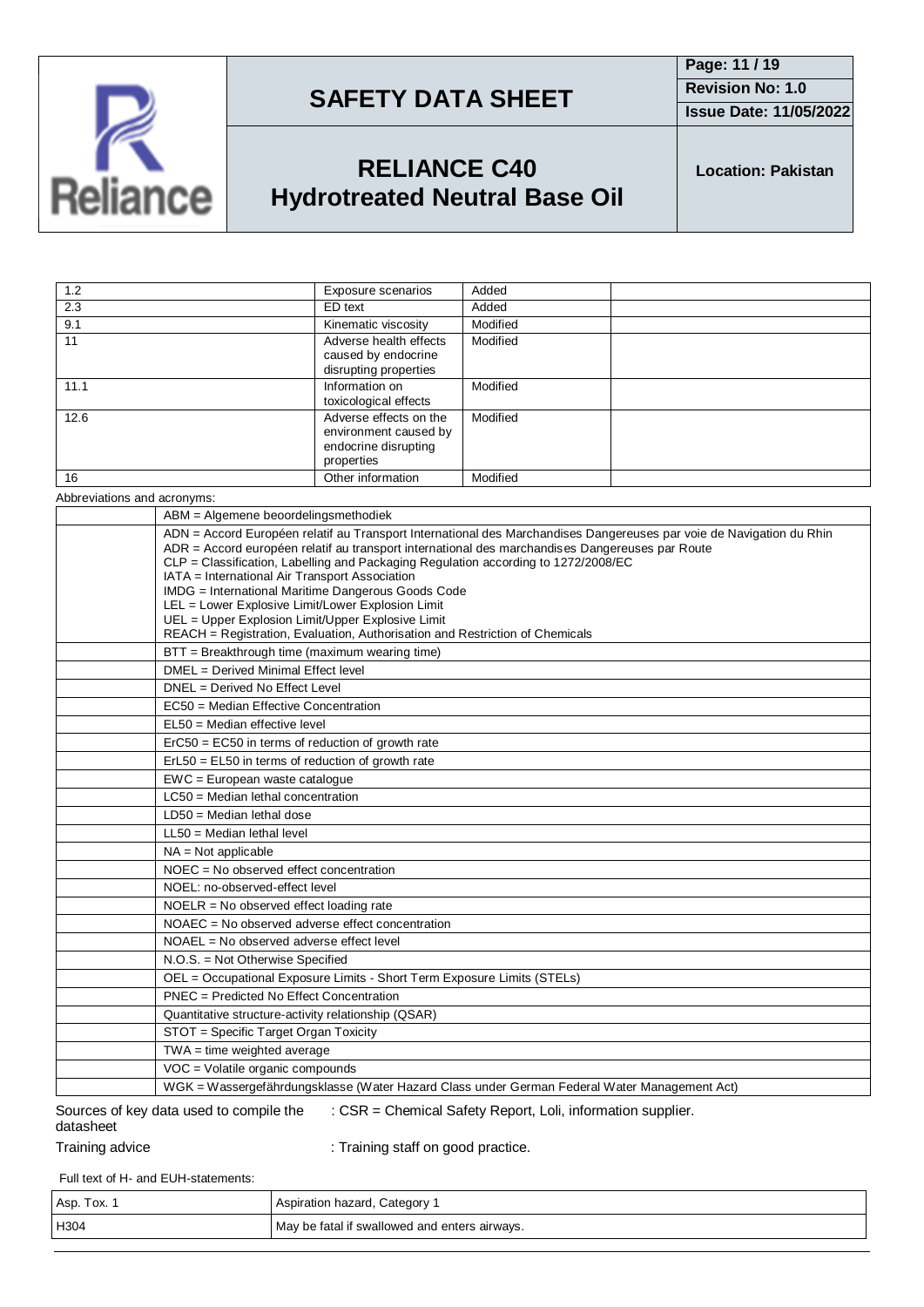

## **RELIANCE C40 Hydrotreated Neutral Base Oil**

**Location: Pakistan**

according to Regulation (EC) No. 1907/2006 (REACH) with its amendment Regulation (EU) 2020/878 Classification according to Regulation (EC) No. 1272/2008 [CLP] Labelling according to Regulation (EC) No. 1272/2008 [CLP]

DISCLAIMER OF LIABILITY The information in this SDS was obtained from sources which we believe are reliable. However, the information is provided without any warranty, express or implied, regarding its correctness. The conditions or methods of handling, storage, use or disposal of the product are beyond our control and may be beyond our knowledge. For this and other reasons, we do not assume responsibility and expressly disclaim liability for loss, damage or expense arising out of or in any way connected with the handling, storage, use or disposal of the product. This SDS was prepared and is to be used only for this product. If the product is used as a component in another product, this SDS information may not be applicable.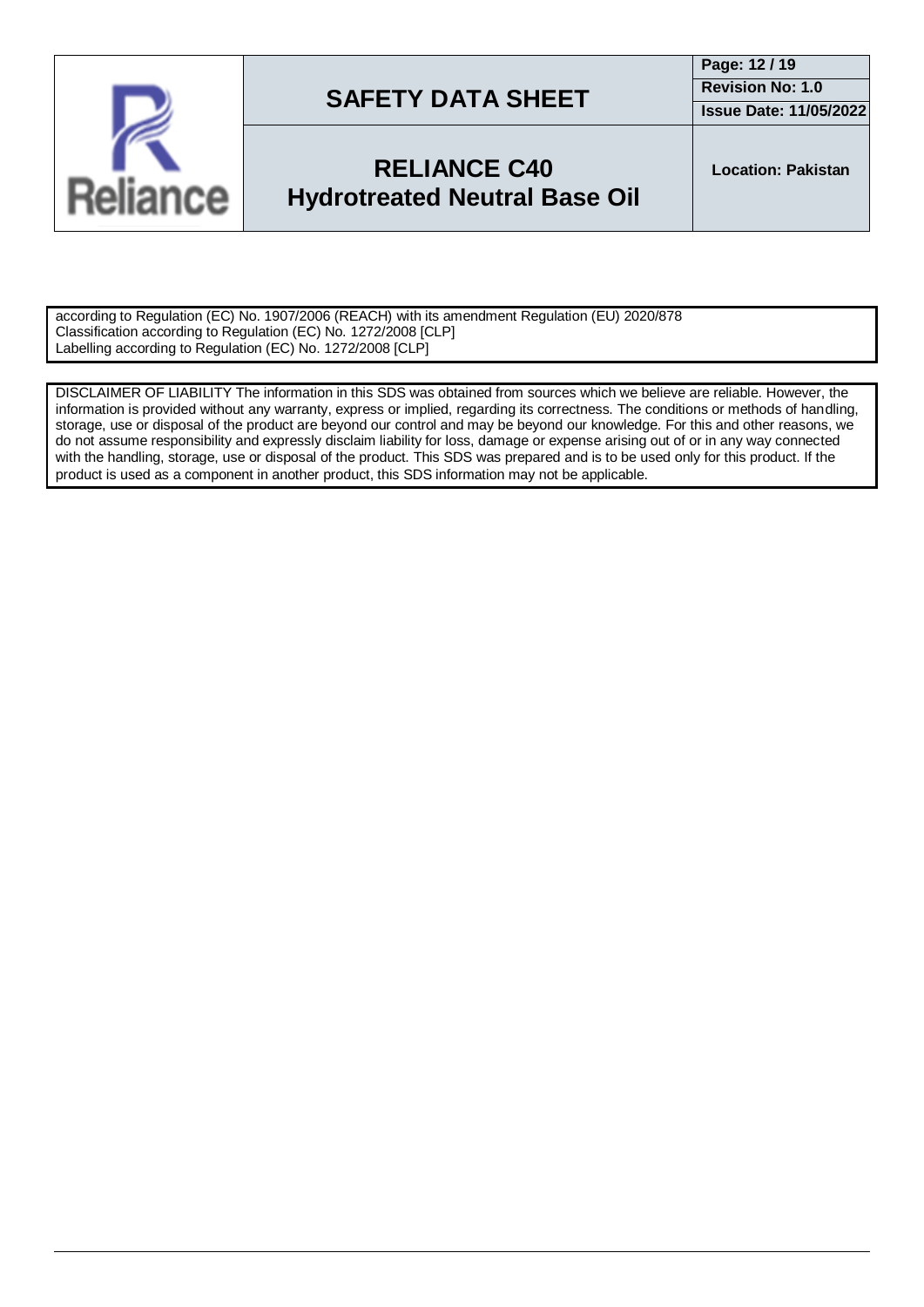



## **RELIANCE C40 Hydrotreated Neutral Base Oil**

# **Annex to the safety data sheet**

| <b>Annex: Identified uses</b>                                 |                  |                            |                                                                                                                           |                            |                                  |                                     |
|---------------------------------------------------------------|------------------|----------------------------|---------------------------------------------------------------------------------------------------------------------------|----------------------------|----------------------------------|-------------------------------------|
| <b>Title</b>                                                  | Sector of use    | <b>Product</b><br>category | <b>Process</b><br>category                                                                                                | <b>Article</b><br>category | <b>Environmenta</b><br>I release | <b>SPERC</b>                        |
| Manufacture of<br>substance                                   | <b>SU3, SU22</b> |                            | PROC1,<br>PROC2,<br>PROC3,<br>PROC4,<br>PROC8a,<br>PROC8b,<br>PROC9,<br>PROC15,<br>PROC28                                 |                            | ERC1                             | <b>ESVOC</b><br><b>SPERC 1.1.v1</b> |
| Formulation &<br>(re)packing of<br>substances and<br>mixtures | <b>SU3, SU22</b> |                            | PROC1,<br>PROC2,<br>PROC3,<br>PROC4,<br>PROC5,<br>PROC8a,<br>PROC8b,<br>PROC8b,<br>PROC9,<br>PROC14,<br>PROC15,<br>PROC28 |                            | ERC <sub>2</sub>                 | <b>ESVOC</b><br><b>SPERC 2.2.v1</b> |

## 1. Exposure scenario 01 - Manufacture of substance (classified; H304 only; IP 346 < 3%;  $\leq$  20.5 cSt @ 40 °C)

| <b>Manufacture of substance</b> | ES Ref.: 01 - Manufacture of I<br>substance (classified; H304 only; IP<br>$346 < 3\%$ ; $\leq 20.5$ cSt @ 40 °C) | Association ref code: 1 |
|---------------------------------|------------------------------------------------------------------------------------------------------------------|-------------------------|
|                                 | ES Type: Worker                                                                                                  |                         |

| Use descriptors                     | PROC1, PROC2, PROC3, PROC4, PROC8a, PROC8b, PROC9, PROC15, PROC28                                                                                                                                                                                                                  |
|-------------------------------------|------------------------------------------------------------------------------------------------------------------------------------------------------------------------------------------------------------------------------------------------------------------------------------|
|                                     | <b>SU3, SU22</b>                                                                                                                                                                                                                                                                   |
|                                     | ERC <sub>1</sub>                                                                                                                                                                                                                                                                   |
|                                     | ESVOC SPERC 1.1.v1                                                                                                                                                                                                                                                                 |
| Processes, tasks activities covered | Manufacture of substance or use as process chemical or extracting agent. Includes<br>recycling/recovery, material transfers, storage, maintenance and loading (including marine<br>vessel/barge, road/rail car and bulk container), sampling and associated laboratory activities. |
| Assessment method                   | see section 3 of this exposure scenario.                                                                                                                                                                                                                                           |

| 2. Operational conditions and risk management measures |  |                                                                                                                                                         |  |
|--------------------------------------------------------|--|---------------------------------------------------------------------------------------------------------------------------------------------------------|--|
| 2.1<br>PROC28)                                         |  | Contributing scenario controlling worker exposure (PROC1, PROC2, PROC3, PROC4, PROC8a, PROC8b, PROC9, PROC15,                                           |  |
| PROC1                                                  |  | Chemical production or refinery in closed process without likelihood of exposure or processes with equivalent<br>containment conditions                 |  |
| PROC <sub>2</sub>                                      |  | Chemical production or refinery in closed continuous process with occasional controlled exposure or processes<br>with equivalent containment conditions |  |
| PROC3                                                  |  | Manufacture or formulation in the chemical industry in closed batch processes with occasional controlled exposure                                       |  |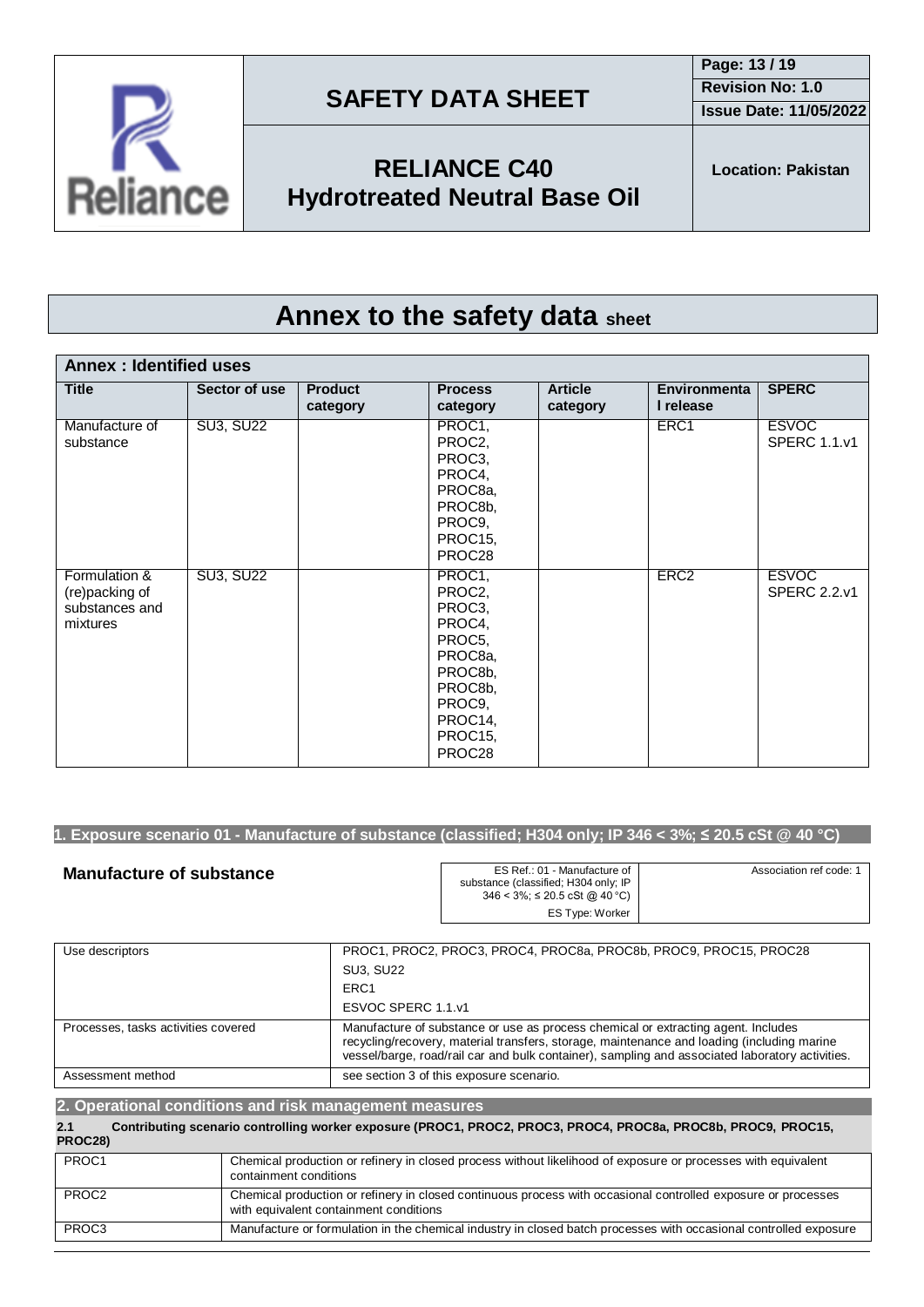

**Issue Date: 11/05/2022**

# **RELIANCE C40 Hydrotreated Neutral Base Oil**

**Location: Pakistan**

|                    | or processes with equivalent containment condition                                                      |
|--------------------|---------------------------------------------------------------------------------------------------------|
| PROC4              | Chemical production where opportunity for exposure arises                                               |
| PROC8a             | Transfer of substance or mixture (charging and discharging) at non-dedicated facilities                 |
| PROC8b             | Transfer of substance or mixture (charging and discharging) at dedicated facilities                     |
| PROC <sub>9</sub>  | Transfer of substance or preparation into small containers (dedicated filling line, including weighing) |
| PROC <sub>15</sub> | Use as laboratory reagent                                                                               |
| PROC28             | Manual maintenance (cleaning and repair) of machinery                                                   |

#### Product characteristics

| Physical form                                     | clear, Colourless liquid                                                           |
|---------------------------------------------------|------------------------------------------------------------------------------------|
| Concentration of the Substance in Mixture/Article | Covers percentage substance in the product up to 100 % (unless stated differently) |
| Vapour pressure                                   | Liquid, vapour pressure $< 0.5$ kPa at STP                                         |

| Operational conditions                                           |                                                                                                                 |                                                                         |  |  |  |
|------------------------------------------------------------------|-----------------------------------------------------------------------------------------------------------------|-------------------------------------------------------------------------|--|--|--|
| Frequency and duration of use                                    |                                                                                                                 | Covers daily exposures up to 8<br>hours (unless stated<br>differently). |  |  |  |
| Other given operational conditions affecting workers<br>exposure | Covers use at ambient temperatures, Assumes a<br>good basic standard of occupational hygiene is<br>implemented. |                                                                         |  |  |  |

#### Risk management measures

| Other risk management measures:                                                            |                                                                                                                                                                                                                                                                      |  |  |
|--------------------------------------------------------------------------------------------|----------------------------------------------------------------------------------------------------------------------------------------------------------------------------------------------------------------------------------------------------------------------|--|--|
| General measures (aspiration hazard)                                                       | Do not ingest.                                                                                                                                                                                                                                                       |  |  |
| General exposures (closed systems) (PROC_1)                                                | Handle substance within a closed system, Sample<br>via a closed loop or other system to avoid<br>exposure, Assumes process temperature up to<br>$800.0 \text{ °C}$                                                                                                   |  |  |
| General exposures (closed systems) (PROC_3,<br>PROC 2)                                     | Provide extract ventilation to points where emissions<br>occur, Handle substance within a closed<br>system, Sample via a closed loop or other system to<br>avoid exposure, Ensure operation is undertaken<br>outdoors, Assumes process temperature up to 800.0<br>°C |  |  |
| General exposures (open systems) ((PROC_4)                                                 | No other specific measures identified.                                                                                                                                                                                                                               |  |  |
| Process sampling (PROC_9)                                                                  | No other specific measures identified.                                                                                                                                                                                                                               |  |  |
| Laboratory activities (PROC 15)                                                            | No other specific measures identified, Additional<br>good practice advice. Obligations according to<br>Article 37(4) of REACH do not apply, Put lids on<br>containers immediately after use.                                                                         |  |  |
| Closed systems, Bulk transfers (PROC 8b)                                                   | Handle substance within a closed system                                                                                                                                                                                                                              |  |  |
| Bulk transfers, Open systems (PROC_8b)                                                     | No other specific measures identified, Additional<br>good practice advice. Obligations according to<br>Article 37(4) of REACH do not apply, Ensure no<br>splashing occurs during transfer.                                                                           |  |  |
| Equipment cleaning and maintenance (PROC 8a,<br><b>PROC 28)</b>                            | Drain down and flush system prior to equipment<br>break-in or maintenance, Additional good practice<br>advice. Obligations according to Article 37(4) of<br>REACH do not apply, Wear suitable coveralls to<br>prevent exposure to the skin, Clear spills immediately |  |  |
| Storage (PROC_1, PROC_2)                                                                   | Store substance within a closed system.                                                                                                                                                                                                                              |  |  |
| Contributing scenario controlling environmental exposure (ERC1, ESVOC SPERC 1.1.v1)<br>2.2 |                                                                                                                                                                                                                                                                      |  |  |
| ED <sub>C</sub> <sub>1</sub><br>Monufacture of the qubetance                               |                                                                                                                                                                                                                                                                      |  |  |

| ERC <sup>2</sup>             | Manufacture of the substance               |
|------------------------------|--------------------------------------------|
| <b>ESVOC SPERC</b><br>. 1 v. | Manufacture of substance: Industrial (SU3) |
|                              |                                            |

#### Product characteristics

| Physical form   | clear, Colourless liquid                   |
|-----------------|--------------------------------------------|
| Vapour pressure | Liquid, vapour pressure $< 0.5$ kPa at STP |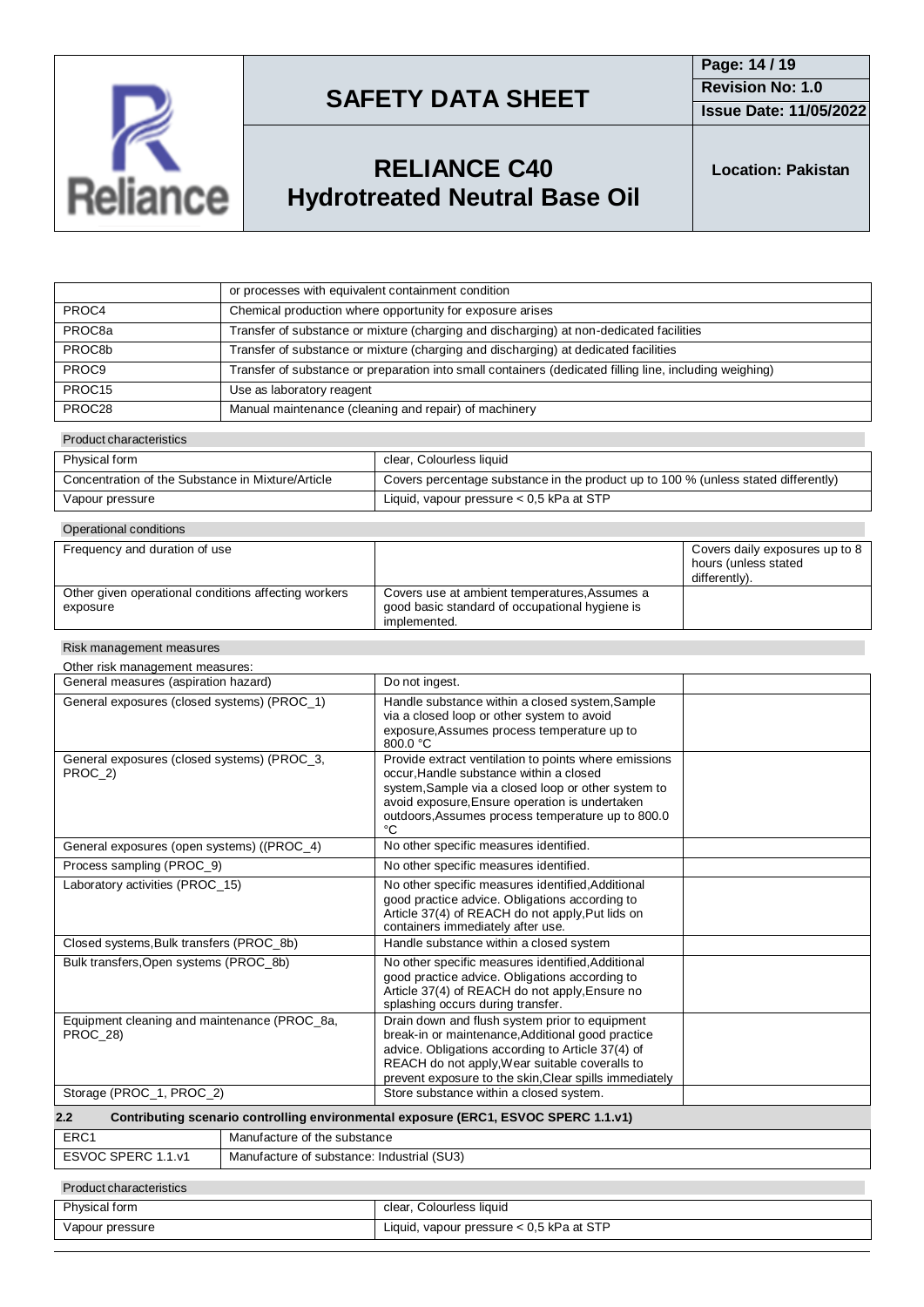

**Issue Date: 11/05/2022**

# **RELIANCE C40 Hydrotreated Neutral Base Oil**

**Location: Pakistan**

## Operational conditions

| Amount used                                                            | Regional use tonnage (tons/year):                                              | 36000   |
|------------------------------------------------------------------------|--------------------------------------------------------------------------------|---------|
|                                                                        | Fraction of regional tonnage used locally:                                     |         |
|                                                                        | Annual site tonnage (tons/year):                                               | 36000   |
|                                                                        | Maximum daily site tonnage (kg/day)                                            | 120000  |
|                                                                        | Fraction of EU tonnage used in region:                                         |         |
| Frequency and duration of use                                          | Continuous use/release.                                                        |         |
|                                                                        | Emission days (days/year):                                                     | 300     |
| Environmental factors not influenced by risk<br>management             | Local freshwater dilution factor:                                              | 10      |
|                                                                        | Local marine water dilution factor:                                            | 100     |
| Other given operational conditions affecting<br>environmental exposure | Release fraction to air from process (initial release<br>prior to RMM):        | 0,0001  |
|                                                                        | Release fraction to wastewater from process (initial<br>release prior to RMM): | 0,00001 |
|                                                                        | Release fraction to soil from process (initial release<br>prior to RMM):       | 0,0001  |

| Risk management measures |  |
|--------------------------|--|
|--------------------------|--|

| <u>INSK INGHAGCHICHI INCASULCS</u>                                                                            |                                                                                                                            |               |
|---------------------------------------------------------------------------------------------------------------|----------------------------------------------------------------------------------------------------------------------------|---------------|
| Technical conditions and measures at process level to                                                         | Common practices vary across sites thus                                                                                    |               |
| prevent release                                                                                               | conservative process release estimates used.                                                                               |               |
| Technical onsite conditions and measures to reduce or<br>limit discharges, air emissions and releases to soil | Risk from environmental exposure is driven by<br>freshwater sediment.                                                      |               |
|                                                                                                               | Prevent discharge of undissolved substance to or<br>recover from onsite wastewater.                                        |               |
|                                                                                                               | If discharging to domestic sewage treatment plant,<br>no onsite wastewater treatment required.                             |               |
|                                                                                                               | Treat air emission to provide a typical removal<br>efficiency of (%):                                                      | 90            |
|                                                                                                               | Treat onsite wastewater (prior to receiving water<br>discharge) to provide the required removal efficiency<br>of ≥ $(%):$  | $\geq 93.5$   |
|                                                                                                               | If discharging to domestic sewage treatment plant,<br>provide the required onsite wastewater removal<br>efficiency of (%): | $\geq 0$      |
| Conditions and measures related to sewage treatment                                                           | Not applicable as there is no release to wastewater                                                                        |               |
| plant                                                                                                         | Estimated substance removal from wastewater via<br>domestic sewage treatment (%):                                          | 95            |
|                                                                                                               | Total efficiency of removal from wastewater after<br>onsite and offsite (domestic treatment plant) RMMs<br>(%):            | 95            |
|                                                                                                               | Maximum allowable site tonnage (MSafe) based on<br>release following total wastewater treatment removal<br>$(kq/d)$ :      | 150000 kg/day |
|                                                                                                               | Assumed on-site sewage treatment plant flow<br>$(m3/d)$ :                                                                  | 10000         |
| Conditions and measures related to external treatment<br>of waste for disposal                                | During manufacturing no waste of the substance is<br>generated.                                                            |               |
| Conditions and measures related to external recovery<br>of waste                                              | During manufacturing no waste of the substance is<br>generated.                                                            |               |

## **3. Exposure estimation and reference to its source**

## **3.1. Health**

| Information for contributing exposure scenario                                                                  |  |  |  |  |
|-----------------------------------------------------------------------------------------------------------------|--|--|--|--|
| The ECETOC TRA tool has been used to estimate workplace exposures unless otherwise indicated                    |  |  |  |  |
| 3.2.<br><b>Environment</b>                                                                                      |  |  |  |  |
| Information for contributing exposure scenario                                                                  |  |  |  |  |
| 2.2<br>The Hydrocarbon Block Method has been used to calculate environmental exposure with the Petrorisk model. |  |  |  |  |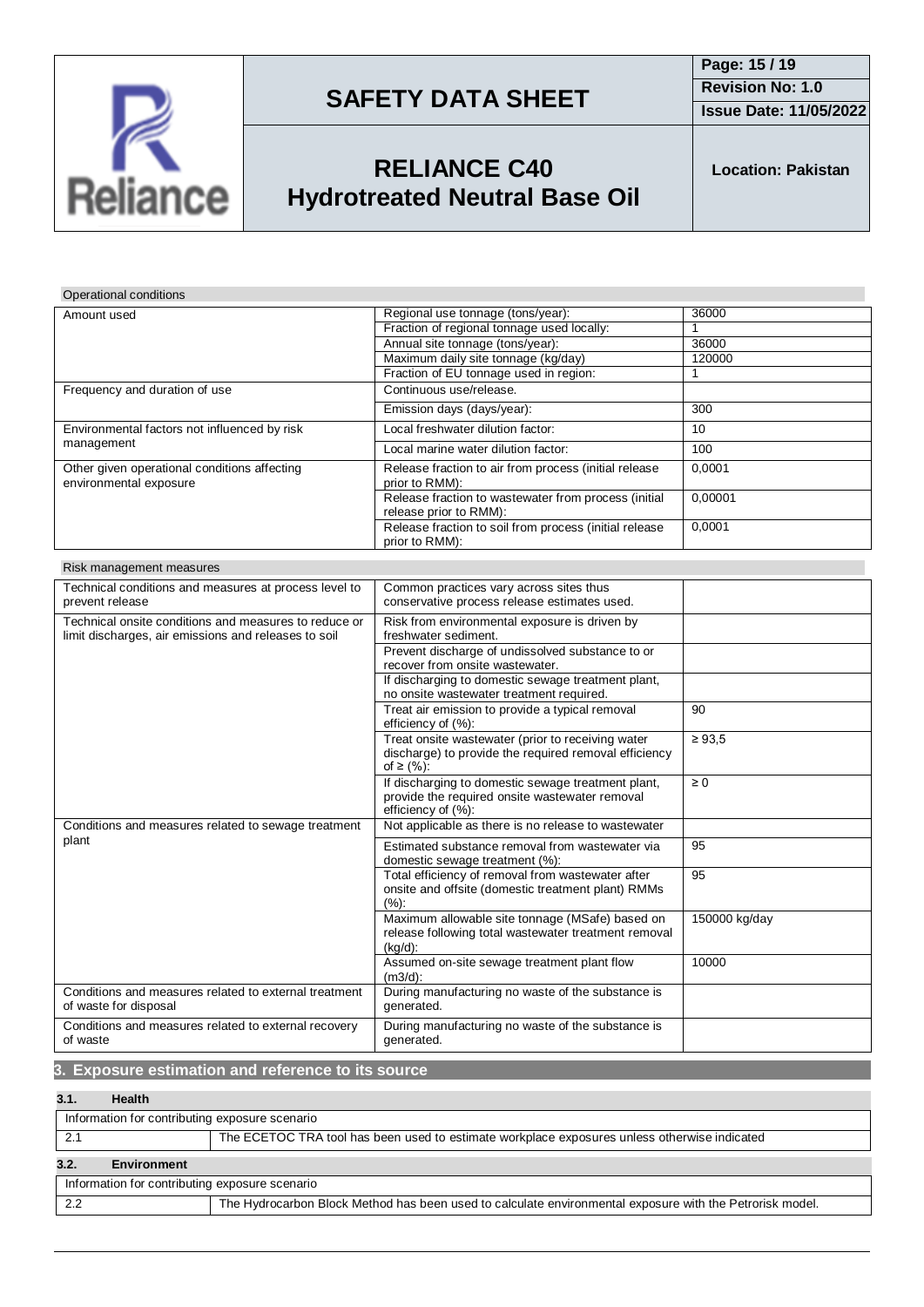

**Page: 16 / 19 Revision No: 1.0 Issue Date: 11/05/2022**

# **RELIANCE C40 Hydrotreated Neutral Base Oil**

**Location: Pakistan**

## **4. Guidance to Downstream User to evaluate whether he works inside the boundaries set by theES**

| 4.1.<br><b>Health</b>      |                                                                                                                                                                                                                                                                                                                                                                                                                                                                                                                                                                                                                                                                                                                                           |
|----------------------------|-------------------------------------------------------------------------------------------------------------------------------------------------------------------------------------------------------------------------------------------------------------------------------------------------------------------------------------------------------------------------------------------------------------------------------------------------------------------------------------------------------------------------------------------------------------------------------------------------------------------------------------------------------------------------------------------------------------------------------------------|
| Guidance - Health          | Predicted exposures are not expected to exceed the DN(M)EL when the Risk Management<br>Measures/Operational Conditions outlined in Section 2 are implemented, Where other Risk Management<br>Measures/Operational Conditions are adopted, then users should ensure that risks are managed to at<br>least equivalent levels. Available hazard data do not enable the derivation of a DNEL for aspiration<br>effects, Risk Management Measures are based on qualitative risk characterisation.                                                                                                                                                                                                                                              |
|                            |                                                                                                                                                                                                                                                                                                                                                                                                                                                                                                                                                                                                                                                                                                                                           |
| 4.2.<br><b>Environment</b> |                                                                                                                                                                                                                                                                                                                                                                                                                                                                                                                                                                                                                                                                                                                                           |
| Guidance - Environment     | Guidance is based on assumed operating conditions which may not be applicable to all sites; thus,<br>scaling may be necessary to define appropriate site-specific risk management measures, Required<br>removal efficiency for wastewater can be achieved using onsite/offsite technologies, either alone or in<br>combination, Required removal efficiency for air can be achieved using on-site technologies, either alone<br>or in combination. Further details on scaling and control technologies are provided in SpERC factsheet<br>(http://cefic.org/en/reach-for-industries-libraries.html), Maximum Risk Characterization Ratios for air<br>emissions 0,0011, Maximum Risk Characterization Ratios for wastewater emissions 0,77 |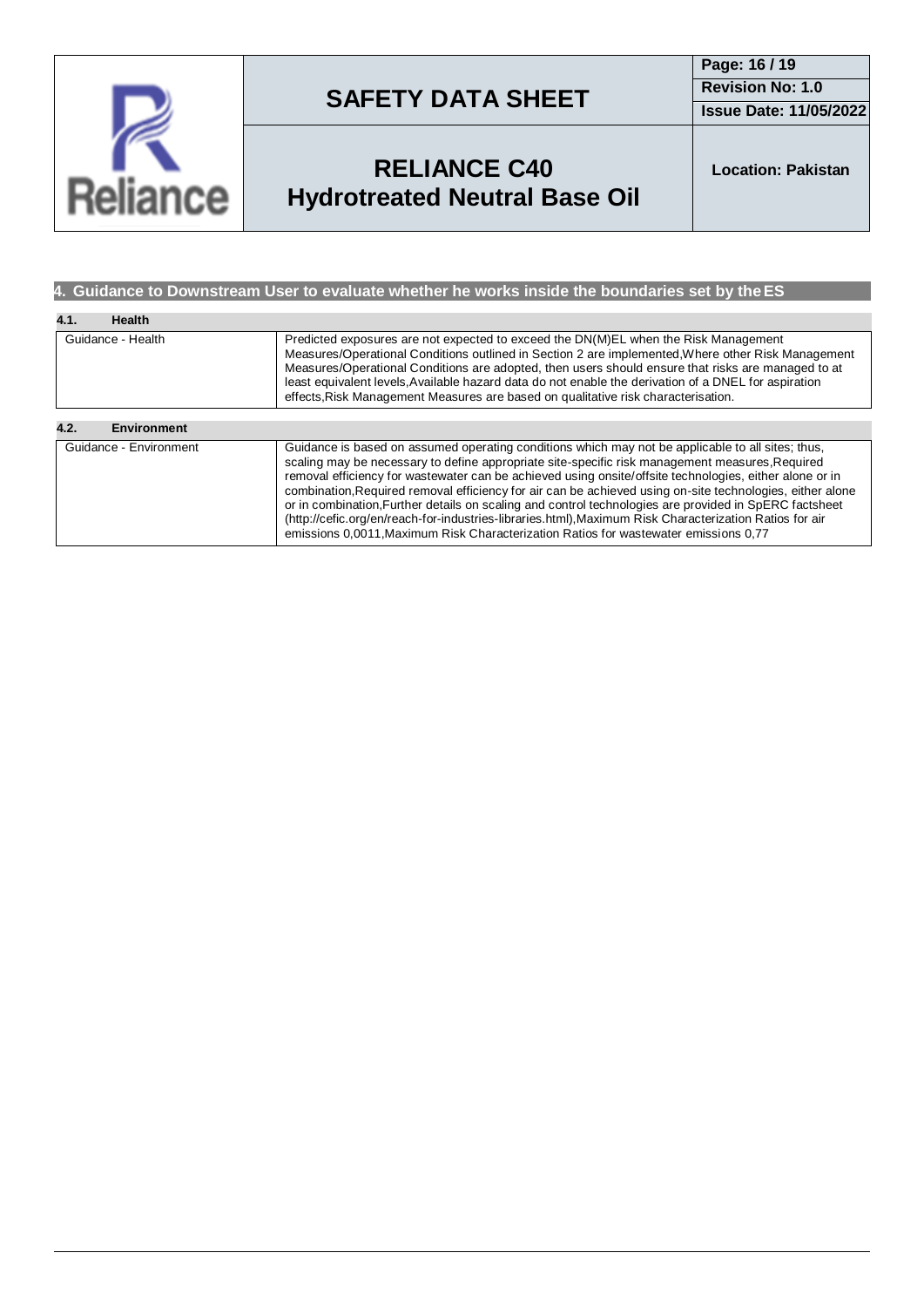

**Issue Date: 11/05/2022**

## **RELIANCE C40 Hydrotreated Neutral Base Oil**

**Location: Pakistan**

#### **1. Exposure scenario 02 - Formulation & (re)packing of substances and mixtures (classified; H304 only; IP 346 < 3%; ≤ 20.5 cSt @ 40 °C)**

| Formulation & (re)packing of substances and<br>mixtures |                                                                                                                                                                                                                                                | ES Ref.: 02 - Formulation &<br>(re)packing of substances and<br>mixtures (classified; H304 only; IP<br>$346 < 3\%$ ; $\leq 20.5$ cSt @ 40 °C)<br><b>ES Type: Worker</b> | Association ref code: 2                                                                                       |  |
|---------------------------------------------------------|------------------------------------------------------------------------------------------------------------------------------------------------------------------------------------------------------------------------------------------------|-------------------------------------------------------------------------------------------------------------------------------------------------------------------------|---------------------------------------------------------------------------------------------------------------|--|
|                                                         |                                                                                                                                                                                                                                                |                                                                                                                                                                         |                                                                                                               |  |
| Use descriptors<br>PROC15, PROC28                       |                                                                                                                                                                                                                                                | PROC1, PROC2, PROC3, PROC4, PROC8a, PROC8b, PROC8b, PROC9, PROC14,                                                                                                      |                                                                                                               |  |
|                                                         |                                                                                                                                                                                                                                                | <b>SU3, SU22</b>                                                                                                                                                        |                                                                                                               |  |
| ERC <sub>2</sub>                                        |                                                                                                                                                                                                                                                |                                                                                                                                                                         |                                                                                                               |  |
| ESVOC SPERC 2.2.v1                                      |                                                                                                                                                                                                                                                |                                                                                                                                                                         |                                                                                                               |  |
| Processes, tasks activities covered                     | Formulation, packing and re-packing of the substance and its mixtures in batch or continuous<br>operations, including storage, materials transfers, mixing, large and small scale packing,<br>maintenance and associated laboratory activities |                                                                                                                                                                         |                                                                                                               |  |
| 2. Operational conditions and risk management measures  |                                                                                                                                                                                                                                                |                                                                                                                                                                         |                                                                                                               |  |
| 2.1<br>PROC9, PROC14, PROC15, PROC28)                   |                                                                                                                                                                                                                                                |                                                                                                                                                                         | Contributing scenario controlling worker exposure (PROC1, PROC2, PROC3, PROC4, PROC5, PROC8a, PROC8b, PROC8b, |  |
| PROC1                                                   | Chemical production or refinery in closed process without likelihood of exposure or processes with equivalent<br>containment conditions                                                                                                        |                                                                                                                                                                         |                                                                                                               |  |
| PROC <sub>2</sub>                                       | Chemical production or refinery in closed continuous process with occasional controlled exposure or processes<br>with equivalent containment conditions                                                                                        |                                                                                                                                                                         |                                                                                                               |  |
| PROC <sub>3</sub>                                       | Manufacture or formulation in the chemical industry in closed batch processes with occasional controlled exposure<br>or processes with equivalent containment condition                                                                        |                                                                                                                                                                         |                                                                                                               |  |
| PROC4                                                   | Chemical production where opportunity for exposure arises                                                                                                                                                                                      |                                                                                                                                                                         |                                                                                                               |  |
| PROC5                                                   | Mixing or blending in batch processes                                                                                                                                                                                                          |                                                                                                                                                                         |                                                                                                               |  |
| PROC <sub>8a</sub>                                      | Transfer of substance or mixture (charging and discharging) at non-dedicated facilities                                                                                                                                                        |                                                                                                                                                                         |                                                                                                               |  |

PROC8b Transfer of substance or mixture (charging and discharging) at dedicated facilities PROC8b Cleaning and maintenance PROC9 Transfer of substance or preparation into small containers (dedicated filling line, including weighing) PROC14 Tabletting, compression, extrusion, pelettisation, granulation PROC15 Use as laboratory reagent

PROC28 Manual maintenance (cleaning and repair) of machinery Product characteristics

| Physical form                                     | clear, Colourless liquid                                                           |
|---------------------------------------------------|------------------------------------------------------------------------------------|
| Concentration of the Substance in Mixture/Article | Covers percentage substance in the product up to 100 % (unless stated differently) |
| Vapour pressure                                   | Liquid, vapour pressure $< 0.5$ kPa at STP                                         |
|                                                   |                                                                                    |

#### Operational conditions

| Covers daily exposures up to 8 hours (unless stated<br>Frequency and duration of use |               |  |
|--------------------------------------------------------------------------------------|---------------|--|
|                                                                                      | differentlv). |  |

Risk management measures

| Other risk management measures:                                           |                                                                                                         |  |
|---------------------------------------------------------------------------|---------------------------------------------------------------------------------------------------------|--|
| General measures (aspiration hazard)                                      | Do not ingest.                                                                                          |  |
| General exposures (closed systems) (PROC_1,<br>PROC_2, PROC_3)            | Handle substance within a closed system, Sample<br>via a closed loop or other system to avoid exposure. |  |
| General exposures (open systems) ((PROC_4)                                | No other specific measures identified.                                                                  |  |
| Batch process, Elevated temperature, Use in contained<br>systems (PROC 3) | Handle substance within a closed system, Assumes<br>process temperature up to 60.0 °C                   |  |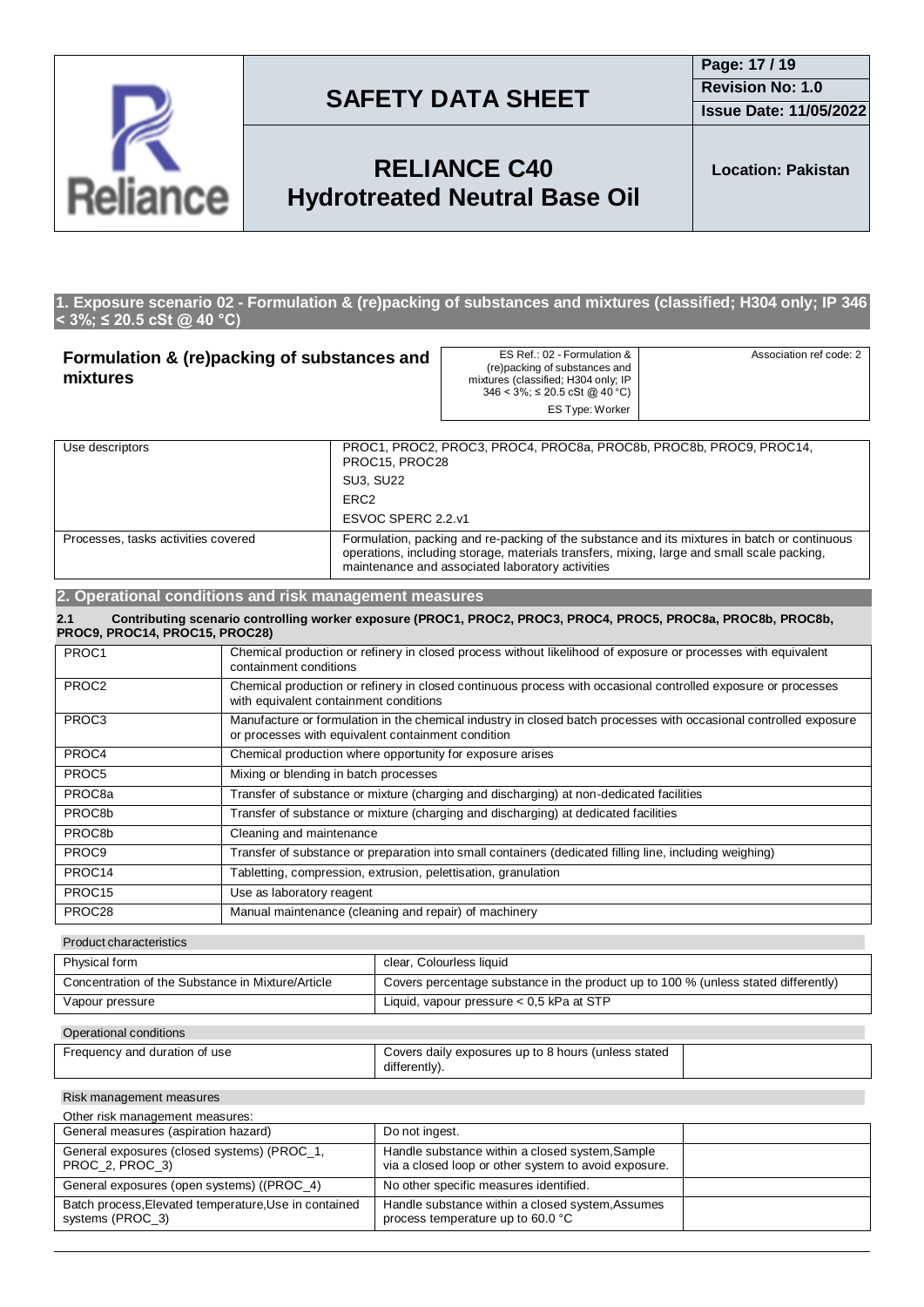

**Issue Date: 11/05/2022**

# **RELIANCE C40 Hydrotreated Neutral Base Oil**

**Location: Pakistan**

| Process sampling (PROC 9)                                                           |                          | No other specific measures identified.                                                                                                                                                                                                                               |  |
|-------------------------------------------------------------------------------------|--------------------------|----------------------------------------------------------------------------------------------------------------------------------------------------------------------------------------------------------------------------------------------------------------------|--|
| Laboratory activities (PROC 15)                                                     |                          | No other specific measures identified, Additional<br>good practice advice. Obligations according to<br>Article 37(4) of REACH do not apply, Put lids on<br>containers immediately after use.                                                                         |  |
| Dedicated facility, Bulk transfers (PROC_8b)                                        |                          | Handle substance within a closed system, Additional<br>good practice advice. Obligations according to<br>Article 37(4) of REACH do not apply, Ensure no<br>splashing occurs during transfer.                                                                         |  |
| Mixing operations, Open systems (PROC_5)                                            |                          | No other specific measures identified.                                                                                                                                                                                                                               |  |
| Manual, Transfer from/pouring from containers, Non-<br>dedicated facility (PROC 8a) |                          | Use drum pumps, Additional good practice advice.<br>Obligations according to Article 37(4) of REACH do<br>not apply, Ensure no splashing occurs during<br>transfer.                                                                                                  |  |
| Dedicated facility, Drum/batch transfers (PROC 8b)                                  |                          | No other specific measures identified, Additional<br>good practice advice. Obligations according to<br>Article 37(4) of REACH do not apply, Ensure no<br>splashing occurs during transfer.                                                                           |  |
| tabletting, compression, extrusion or pelletisation<br>(PROC 14)                    |                          | No other specific measures identified.                                                                                                                                                                                                                               |  |
| Drum and small package filling                                                      |                          | No other specific measures identified.                                                                                                                                                                                                                               |  |
| Equipment cleaning and maintenance (PROC_8a,<br><b>PROC 28)</b>                     |                          | Drain down and flush system prior to equipment<br>break-in or maintenance, Additional good practice<br>advice. Obligations according to Article 37(4) of<br>REACH do not apply, Wear suitable coveralls to<br>prevent exposure to the skin, Clear spills immediately |  |
| Storage (PROC_1, PROC_2)                                                            |                          | Store substance within a closed system.                                                                                                                                                                                                                              |  |
| 2.2                                                                                 |                          | Contributing scenario controlling environmental exposure (ERC2, ESVOC SPERC 2.2.v1)                                                                                                                                                                                  |  |
| ERC <sub>2</sub>                                                                    | Formulation into mixture |                                                                                                                                                                                                                                                                      |  |
| ESVOC SPERC 2.2.v1                                                                  |                          | Formulation & packing of preparations and mixtures: Industrial (SU10)                                                                                                                                                                                                |  |
| <b>Product characteristics</b>                                                      |                          |                                                                                                                                                                                                                                                                      |  |
| Physical form                                                                       |                          | clear, Colourless liquid                                                                                                                                                                                                                                             |  |
| Vapour pressure                                                                     |                          | Liquid, vapour pressure < 0,5 kPa at STP                                                                                                                                                                                                                             |  |

#### Operational conditions

| Amount used                                                            | Fraction of EU tonnage used in region:                                         | 0,1     |
|------------------------------------------------------------------------|--------------------------------------------------------------------------------|---------|
|                                                                        | Regional use tonnage (tons/year):                                              | 3900    |
|                                                                        | Fraction of regional tonnage used locally:                                     |         |
|                                                                        | Annual site tonnage (tons/year):                                               | 3900    |
|                                                                        | Maximum daily site tonnage (kg/day)                                            | 13000   |
| Frequency and duration of use                                          | Continuous use/release.                                                        |         |
|                                                                        | Emission days (days/year):                                                     | 300     |
| Environmental factors not influenced by risk                           | Local freshwater dilution factor:                                              | 10      |
| management                                                             | Local marine water dilution factor:                                            | 100     |
| Other given operational conditions affecting<br>environmental exposure | Release fraction to air from process (initial release<br>prior to RMM):        | 0,0025  |
|                                                                        | Release fraction to wastewater from process (initial<br>release prior to RMM): | 0.00005 |
|                                                                        | Release fraction to soil from process (initial release<br>prior to RMM):       | 0,0001  |

| Risk management measures                                                                                      |                                                                                         |  |
|---------------------------------------------------------------------------------------------------------------|-----------------------------------------------------------------------------------------|--|
| Technical conditions and measures at process level to<br>prevent release                                      | Common practices vary across sites thus<br>conservative process release estimates used. |  |
| Technical onsite conditions and measures to reduce or<br>limit discharges, air emissions and releases to soil | Risk from environmental exposure is driven by<br>freshwater sediment.                   |  |
|                                                                                                               | Prevent discharge of undissolved substance to or<br>recover from onsite wastewater.     |  |